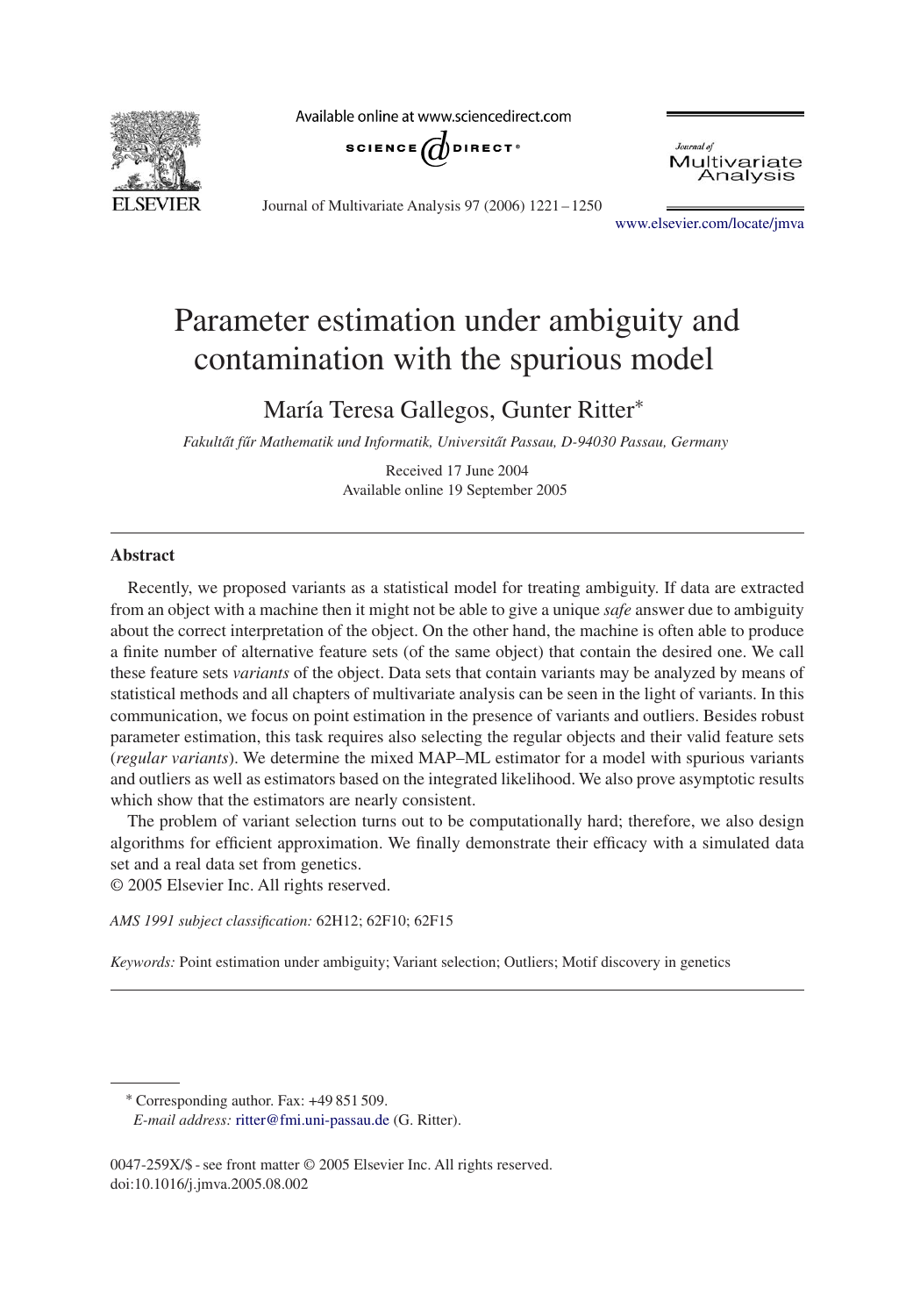## <span id="page-1-0"></span>**1. Introduction**

#### *1.1. Variants—the general idea*

We are constantly facing and effortless resolving a large amount of ambiguity without even noticing it; see Mumford [\[21\]](#page-29-0) for an interesting exposition on this subject. However, ambiguity poses a major problem when objects such as acoustic signals, images, or geometric figures are to be processed with an automatic system, for example [\[27\].](#page-29-0) To this end, the automaton usually begins with extracting characteristic features from the objects. Feature extraction means abstraction and, thus, a reduction of complexity. Even if a machine is carefully programmed to react properly as soon as it faces ambiguities, it is often not able to produce a *unique* set of features in a safe way since feature extraction from a complex object depends also on the correct interpretation of the object. In complex situations, the interpretation may be ambiguous and finding the correct one may need the features to be extracted—a deadlock arises. In such cases, one may resort to extracting several (structurally equal) feature sets from the same object, one for each possible interpretation. We call these feature sets *variants* of the object. The *regular variant* comes from the (yet unknown) correct interpretation, the others are the *irregular variants*. The latter appear as outliers relative to the object w.r.t. the task and the former, only, are of interest. Doing this for several objects (of the same kind) results in a data set that represents some or all objects by more than one row. That is, whereas an ordinary data set consists of one row per object, a data set with variants contains as many rows per object as there are variants extracted from it, cf. Table 1. The more ambiguous the object, the more variants may be expected.

While the complexity is now reduced, the ambiguity is still conserved in the data set due to the presence of the variants. This paper is about how to resolve it. Since we do not expect the regular variants of the objects to be equal, this task is somewhat fuzzy and offers itself

Table 1

Three-dimensional data sets (a) without and (b) with variants. In (b), only one of the two variants of object 1 and one of the three variants of object 2 is a valid representative of its object

| (a)          |      |      |      |
|--------------|------|------|------|
| $object = 1$ | 5.37 | 1.62 | 2.45 |
| $object_2$   | 4.11 | 2.21 | 2.13 |
| $object_3$   | 3.34 | 4.54 | 5.46 |
| $object_4$   | 8.35 | 6.76 | 7.78 |
| $object = 5$ | 1.36 | 2.48 | 1.41 |
| $object_6$   | 5.76 | 7.61 | 2.15 |
| (b)          |      |      |      |
| $object = 1$ | 2.37 | 3.62 | 4.41 |
| $object_1$   | 1.14 | 1.21 | 3.12 |
| $object_2$   | 3.30 | 5.62 | 7.33 |
| $object_2$   | 8.11 | 6.29 | 7.13 |
| $object_2$   | 3.11 | 4.21 | 3.13 |
| $object_3$   | 6.54 | 5.22 | 8.46 |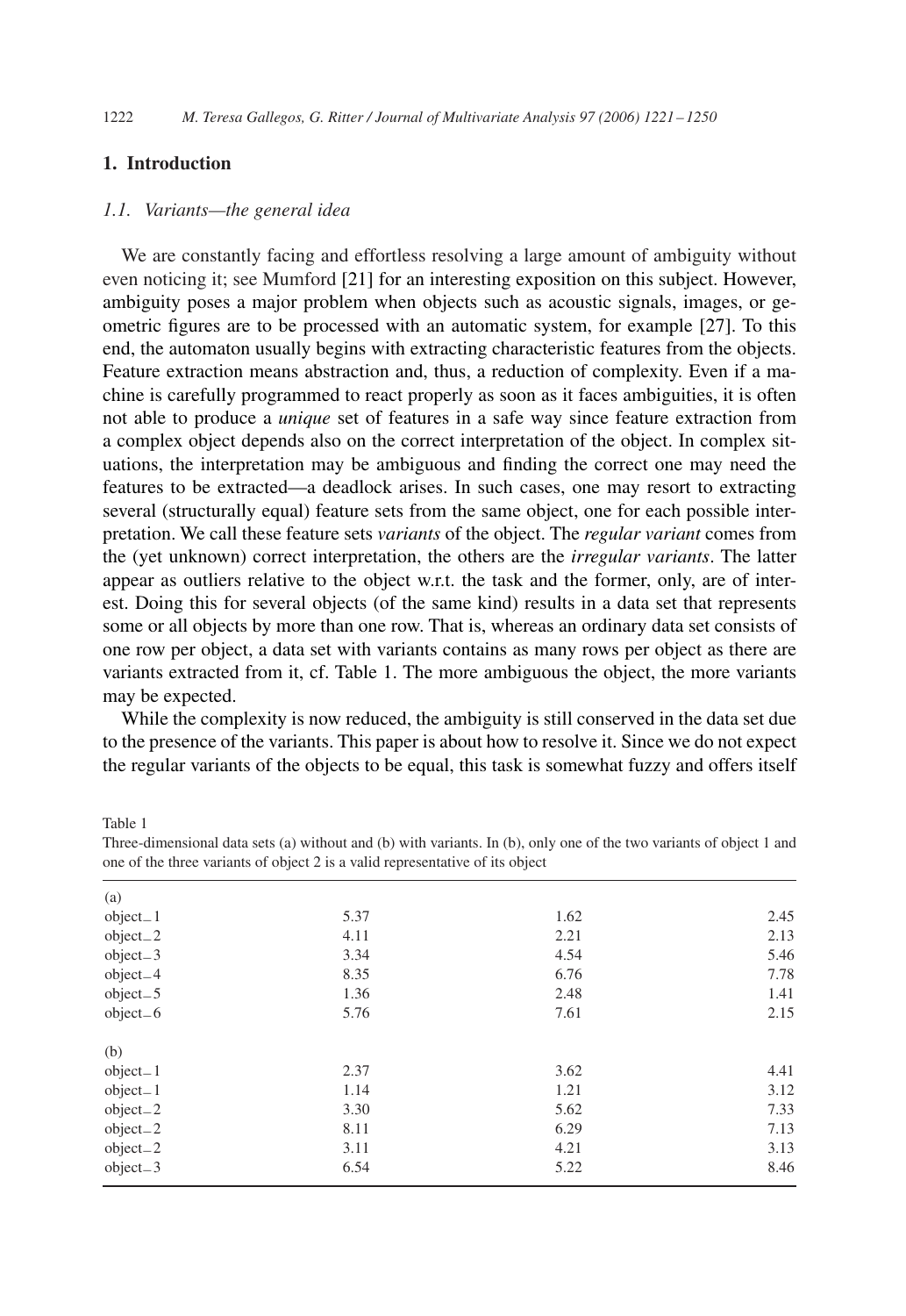to statistical treatment. The regular variants are expected to be more densely concentrated than the irregular ones and it seems natural to resolve the ambiguity by selecting the most homogeneous variants across the objects as regular variants, thus determining the correct interpretations and characteristic feature sets. Thus, one faces the task of

• selecting a section across given groups of observations (the variants of the same object) that is as *homogeneous and compact* as possible.

In other words, one wishes to

• select *representatives* from the groups that match as far as possible the selected representatives of all other groups.<sup>1</sup>

Variants have recently been proposed [\[26,29,30\]](#page-29-0) as a model for treating ambiguities. To our knowledge, the general problem of variant selection has rarely been studied systematically from a theoretical and statistical point of view, before. The study of variants leads into the field of multivariate analysis but the concept itself seems to be new there. Variants unify and extend several, apparently very different situations. By way of explaining their meaning and range, we describe next four situations where they are of benefit.

#### *1.2. Motivating examples*

(a) *Approximate substring identification*: Let there be given *n* strings of arbitrary lengths  $\geq d$  over an alphabet A. We ask for a pattern of length *d* that is, at least approximately, shared by all the strings. Each substring of length *d* of a string can be considered as a potential representative that flows from a specific interpretation of its string. In this sense, each string is an ambiguous object. This task can be embedded in the framework of variants by extracting from each string (object) the group of *all* its (overlapping) substrings of length *d* (the variants). Any method that finds the regular variants solves the problem since these are just defined to have the desired property. If we require exact instead of approximate matching, possibly with wild cards, then this problem is well known in computer science under the name "substring" or "factor matching" and possesses efficient solutions by dynamic optimization, see [\[8\].](#page-28-0) The problem of approximate substring matching is more complex and suggests to apply statistical methods.

An interesting and important application of this task is *motif discovery* in unaligned genetic and polypeptide sequences. In the former case, the alphabet  $A = \{a, g, c, t\}$  consists of the four nucleotides adenine, guanine, cytosine, and thymine, in the latter of the 20 amino acids that make up natural proteins.We will discuss this example in more detail in Section [4.2](#page-19-0) showing how our method works on a specific genetic data set.

Motif discovery makes sense also in structures other than strings, for example, in graphs [\[10](#page-28-0)[,37\],](#page-29-0) where motifs are used for representing complex graphs.

(b) *Analysis of polarity and shape*: A second type of applications employs variants in order to handle *ambiguities* when a visual object or an acoustic signal is to be interpreted, in particular by a machine. The following example from biomedical image processing

<sup>1</sup> This concept is contrary to that of a centroid which represents best the members of *its* group.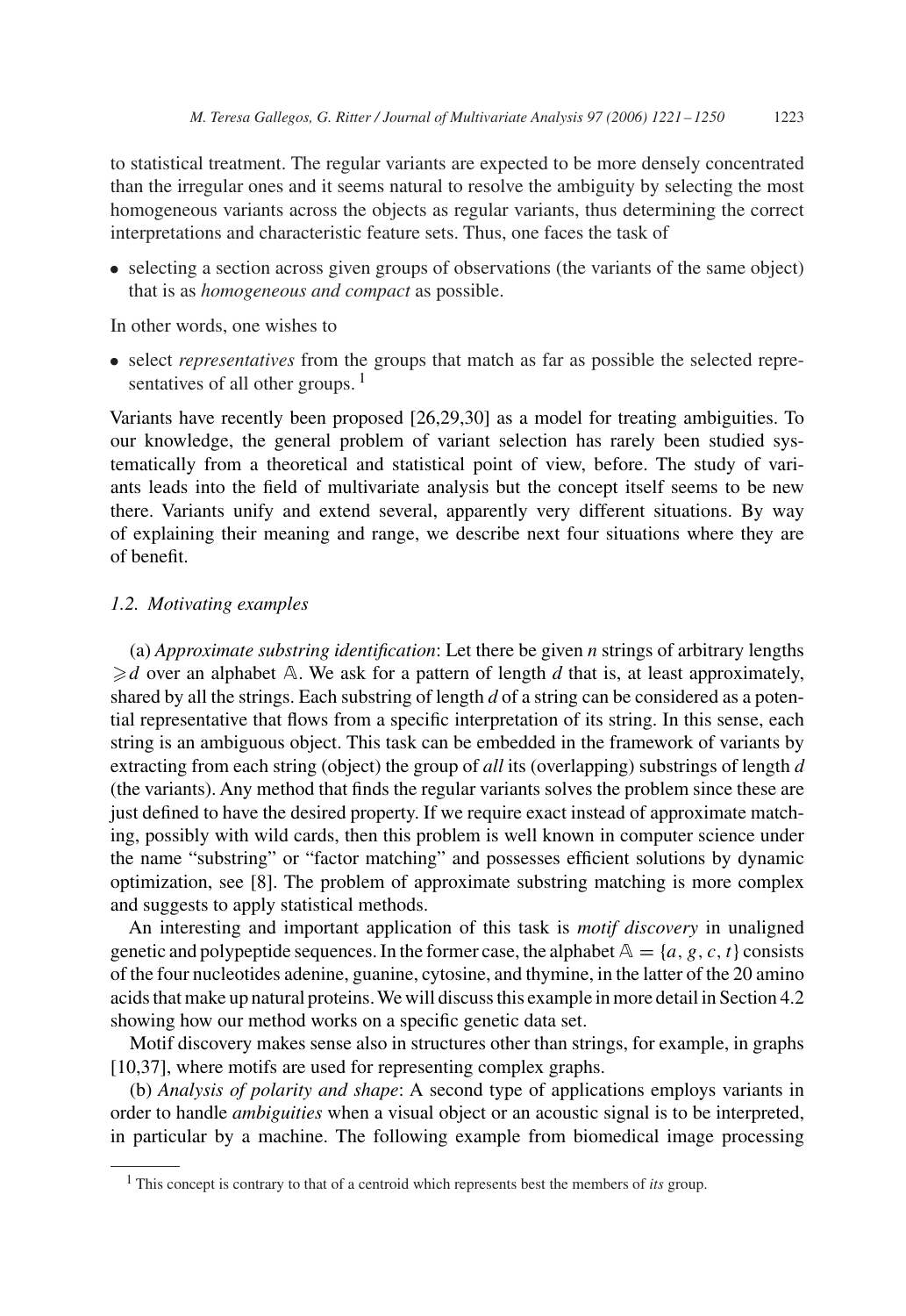

Fig. 1. Four acrocentric chromosomes in metaphase (*Homo sapiens*, class 21). The two chromosomes on the left need two variants each, the others even three.

actually triggered our interest in variants. A cell of a eukaryotic organism contains a number of chromosomes constant within its species. A chromosome, visible under a microscope during the metaphase of mitosis, is a usually oblong object with a symmetry axis that divides it lengthwise into two so-called chromatids. Characteristics of a chromosome are, among others, its *area*, its *length*, and the *cosine coefficients* of the profile associated with its band pattern made visible by staining. Measuring the area is uncritical and easily performed by counting. In order to extract the remaining features with an automatic system, the symmetry axis has first to be determined by shape-analytical methods. It allows to measure the length and the cosine coefficients of even order. The odd ones depend on polarity which is not easily available from the shape alone, a first ambiguity, see the two chromosomes on the left of Fig. 1. Our method suggests to continue the analysis by extracting two variants from the object, one for each polarity.

The situation may be even more complex. One of the tasks of a chromosome is DNA replication; it accomplishes this by splitting into its two chromatids. Shortly before they are completely separated, they are joint merely at a region called centromere. Acrocentric chromosomes, whose centromeres are close to one tip, appear Y-shaped at this stage allowing even three possible shape interpretations, one for each branch of the Y, see the two chromosomes on the right of Fig. 1. Elementary approaches to resolving the ambiguity at this stage are prone to errors, see [\[24\].](#page-29-0) Our method proposes to first extract the corresponding variants and to combine the selection and estimation processes later by means of statistical methods. Acro- and telocentric chromosomes give rise to additional complications since, at the stage shortly before division, they may be confused with bent chromosomes.

Application of variant analysis to automatic classification of segmented metaphase cells [\[32–34\]](#page-29-0) has substantially reduced the error rate compared with more classical approaches.

(c) *Segmentation problems*: The idea of extracting several variants from one object has been applied for some time in signal or image segmentation under the name "segmentation hypotheses." In fact, their consideration marks one of the main achievements in this field in the last two decades, see [\[3\].](#page-28-0) As a simple example, look at Fig. [2.](#page-4-0) It shows on the left side an object composed of two chromosomes in a human metaphase cell. Assume that 45 components have been found in the cell and that the other 44 have been identified as clear chromosomes. Since a normal human cell contains 46 chromosomes, the fact that this component is heavily bent leads to the conjecture that it might be composed of two. It is, however, not clear what the two components should be and the correct decomposition cannot be decided from the shape of the object alone. But the shape suggests two reasonable interpretations that are also shown in Fig. [2.](#page-4-0) They are the two variants to be considered in this example for further analysis.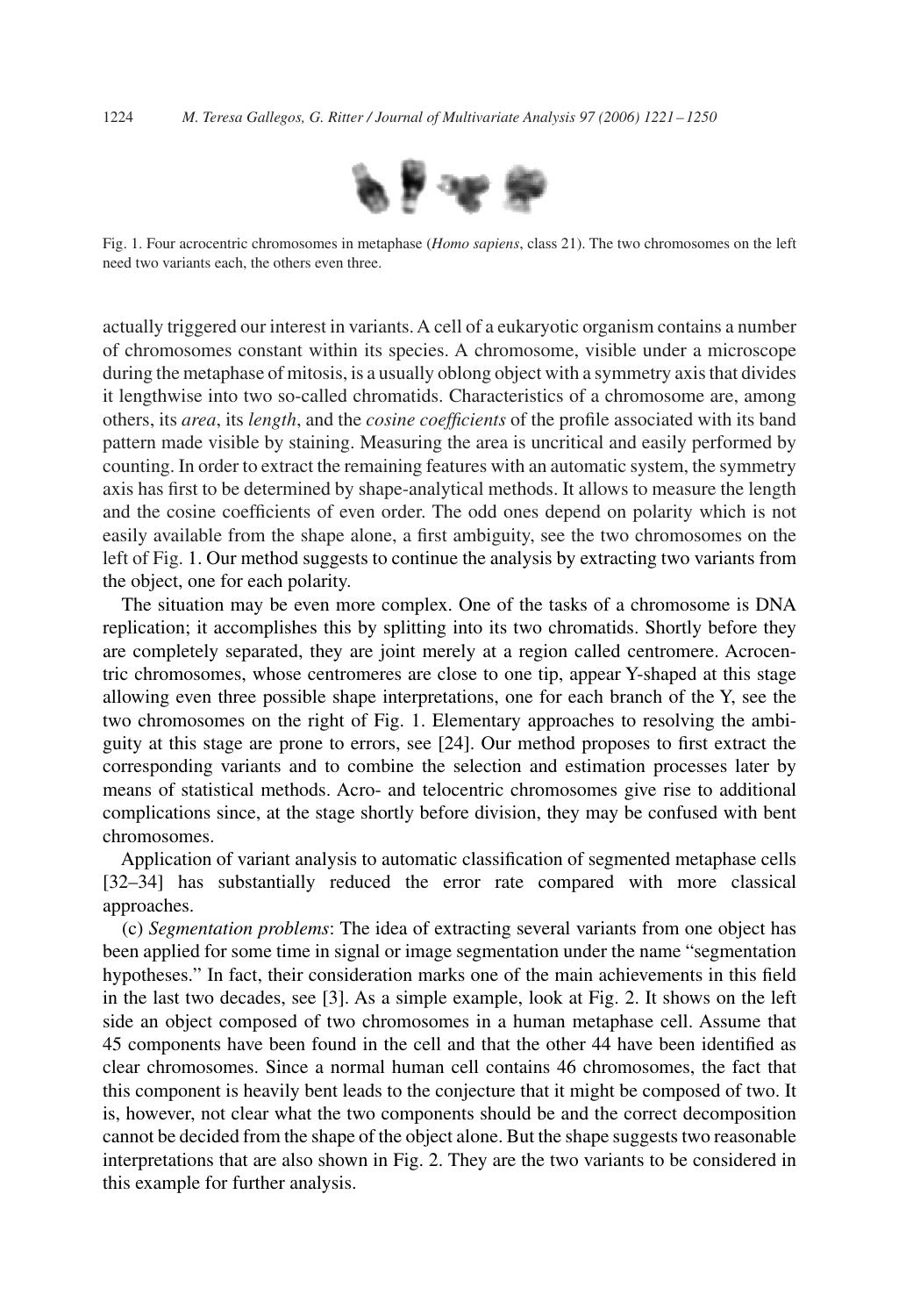<span id="page-4-0"></span>

Fig. 2. A component of a metaphase as observed under a microscope (left). This object is ambiguous since it can be interpreted in two different ways as composed of two chromosomes if its rectangular shape, only, is taken into account (center and right). This gives rise to creating two variants of the object. The interpretation on the right is correct.

Variants may, of course, also be applied when *linear*structures or random *sequences* have to be segmented and interpreted. Such structures appear in speech recognition, optical character recognition [\[3\],](#page-28-0) and computational biology, [\[9,15\].](#page-28-0) A very popular method applicable to linear structures is the hidden Markov model (HMM) [\[25\].](#page-29-0) It may also be viewed as a method for generating and resolving segmentation variants.

(d) *A sociological example*: A very simple example is this: suppose that we wish to compare the quality of instruction between all school classes of a fixed grade in some state. The survey is to be carried out by testing just one student from each class. Now, the result of education depends both on instruction and on the students' properties, e.g. on their IQ's and on their backgrounds. Therefore, in order to reduce dependence on the latter, one should choose representatives whose properties and backgrounds are as homogeneous as possible. Here, the objects are the school classes and the variants are their students.

In cases (a) and (d), all possible variants are taken into account, in cases (b) and (c), the variants are created by means of special procedures from image processing. In all four cases, feature sets can now be extracted from the generated variants. If the meaningful one is among them, the object is regular and an outlier, otherwise. The original problem of analyzing the objects has thus been transformed to the statistical problem of analyzing a data set with variants and outliers. Statistical methods offer a reasonable way to select the correct interpretation thus resolving the ambiguity problem. It is the purpose of this paper to discuss this point in the context of parameter estimation.

#### *1.3. Parameter estimation in the presence of variants and outliers*

In a recent paper [\[30\],](#page-29-0) we set out to study variants from a mathematical and statistical perspective dealing first with pure *variant selection*.Assuming the distribution of the *regular* population to be *known*, we studied the question whether the regular variant could be detected among all variants by a method that uses essentially this distribution alone. We called such a method a *simple selector*.

As we were investigating the pure selection problem, we realized that variants added a new perspective to multivariate analysis. A substantial part thereof, such as parameter estimation, discriminant analysis, clustering, regression analysis, factor analysis, and ro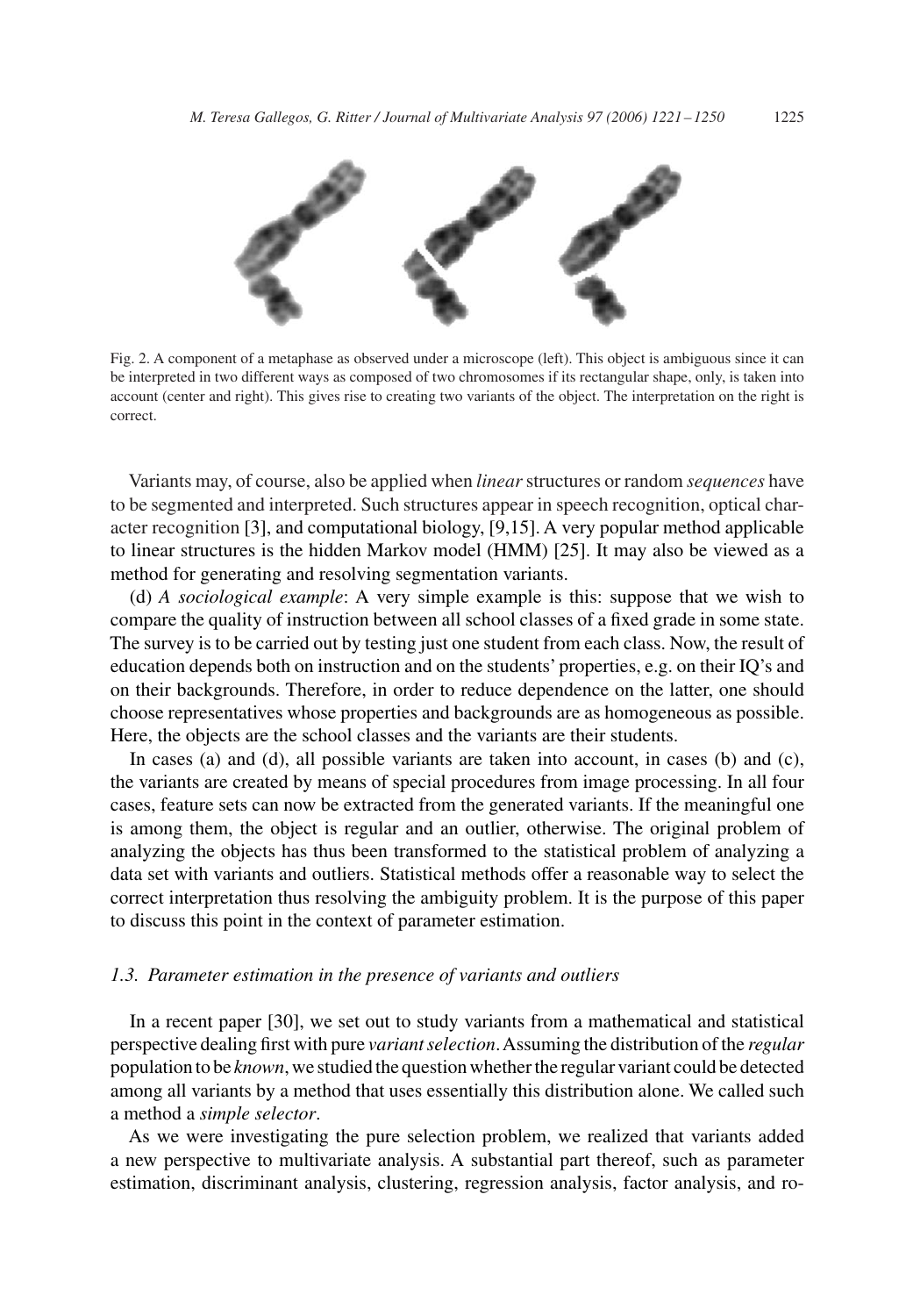bustness can be viewed in the light of variants. Some of these topics will be treated in further communications. In the present paper, we deal with estimation of the *unknown* distribution parameters of the regular variants in the presence of irregular variants and outliers. If the positions of the regular variants among all variants were known for all objects then estimation of their parameters would be a classical task. Insofar our method extends classical point estimation. The main novelty is that these positions are hidden (or latent) and, in order to achieve our goal, we have to simultaneously estimate the positions of the regular variants *and* the parameters. There is a parallel to statistical clustering where both, class assignments and parameters, have to be estimated at the same time.

Almost all real data sets contain outliers in the sense of observations that are far away from the regular population. The classical point estimators usually break down in the presence of outliers. Some protection against outliers is, therefore, necessary if the estimators are to be useful in practice [\[5](#page-28-0)[,28\].](#page-29-0) Since irregular variants may be viewed as outlying observations within an object, they offer a simple and natural way of defining statistical outliers as objects that lack the regular variant. This is our view here.

Thus, we assume that each object contains at most one regular variant and introduce the spurious-variants and -outliers model, Section [2.](#page-6-0) It treats the irregular variants as unpredictable—each irregular variant may obey its own distribution; they may or may not depend on the regular variant of their objects if there is one. We identify weighted maximum likelihood estimators, MAP w.r.t. variant selection and ML w.r.t. the parameters and, for some distributional assumptions, MAP-estimators of the selection based on the integrated likelihood w.r.t. the population parameters. The clear decision-theoretic background of such estimators leads to reasonable results in applications if the distributional assumptions are met. Interestingly, we find trimming estimators that turn out to be extensions of Rousseeuw's [\[35\]](#page-29-0) minimum covariance determinant estimator, MCD, to variants. It does not seem to be well known that MCD is an ML-estimator w.r.t. some statistical model, a fact that was noticed by Pesch [\[23\].](#page-29-0) This estimator is known [\[17\]](#page-29-0) to have the maximum asymptotic breakdown point of 50% that an affine equivariant point estimator can achieve.

Due to the presence of the irregular variants, our estimators are not exactly consistent. However, in Section [3,](#page-13-0) we establish some sample asymptotic results for normal regular populations that guarantee some kind of near consistency.

Although the criteria obtained are intuitively appealing they lead to computationally hard optimization problems as a consequence of the combinatorial problems of selection and trimming. Therefore, it is important to design efficient algorithms for approximate solutions and a major part of the paper is devoted to this point. The spurious-variants model leads to some straightforward algorithms, see Sections [2.3–](#page-10-0)[2.6.](#page-12-0) The algorithms are efficient if the underlying statistical model allows simple expressions for the maximum likelihood estimates (m.l.e.) of the parameters. Examples are Gaussian and coin-tossing models for which we formulate efficient reduction steps as least units in the estimation process, Section [3.](#page-13-0) Section [4](#page-19-0) contains a simulation study and an analysis of a well-known real data set from genetics. Both demonstrate the efficacy of the methods. The appendices contain some implementational issues and the proofs.

Other models with specific distributional assumptions on the irregular variants are, of course, possible and will be studied on later occasions.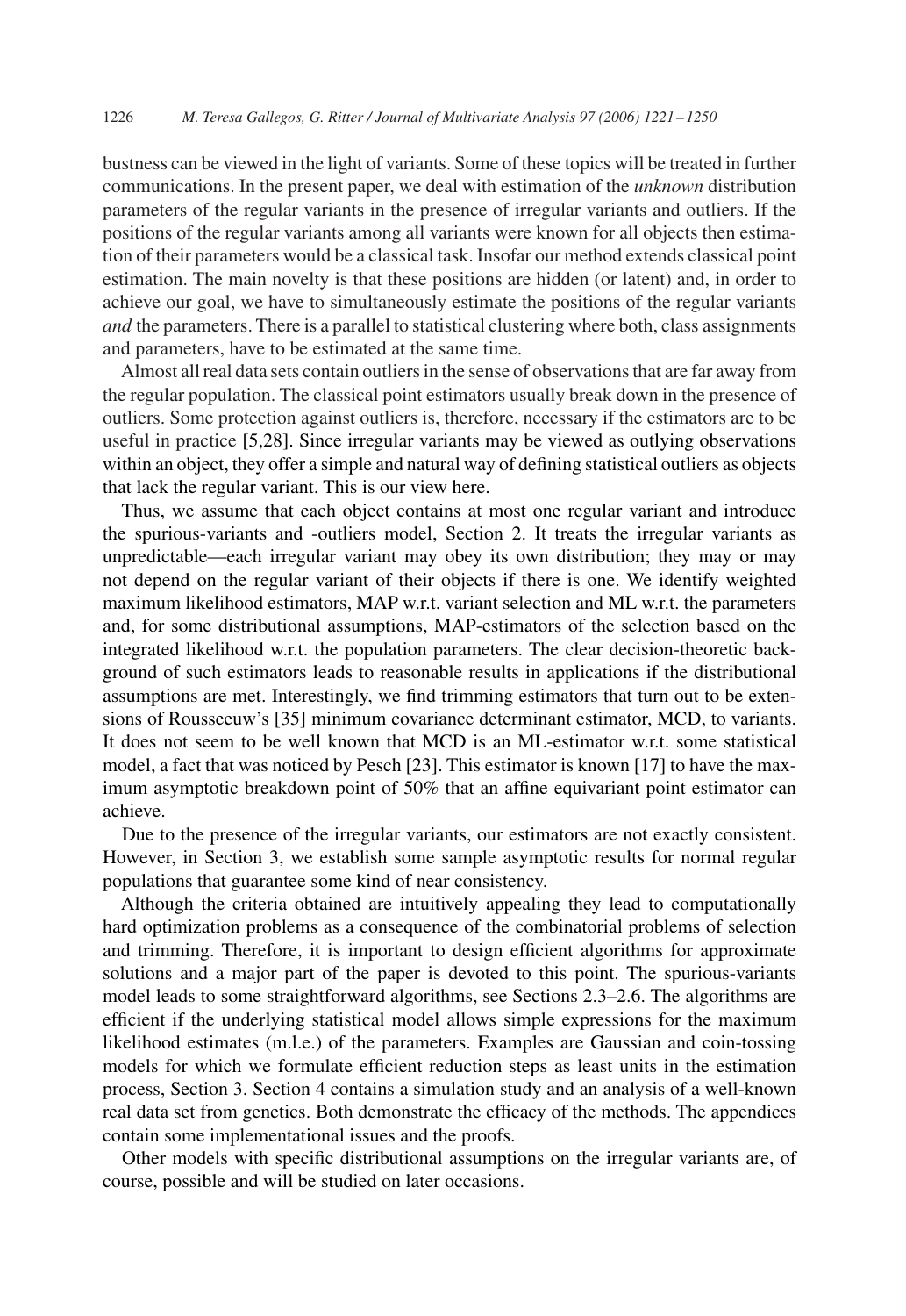#### <span id="page-6-0"></span>*1.4. General notation and preliminaries*

The symbol *E* stands for a general sample space and  $f_X(f_\mu, f_\gamma)$  signifies the density function of a random variable  $X : \Omega \to E$  (probability distribution  $\mu$  or  $\mu_\gamma$  on *E*) w.r.t. some reference measure on *E*. We denote the m.l.e. of a parameter  $\vartheta$  given the observation **x** by  $ML_{\vartheta}(\mathbf{x})$ ; this is in general a subset of the parameter set. Given an *m*-tuple  $(x_1, \ldots, x_m)$ , we often abbreviate  $x_1^m = (x_j)_{j=1}^m = (x_1, \ldots, x_m)$  and  $x_k^2 = (x_1, \ldots, x_{k-1}, x_{k+1}, \ldots, x_m)$ .<br>The symbol *S<sub>t</sub>* denotes the group of all permutations of the index set 1, *b* The symbol  $S_b$  denotes the group of all permutations of the index set 1..*b*.

Our basic data set is an *n*-tuple  $\mathbf{x} = (x_1, \ldots, x_n)$  of *multiple observations*  $x_i =$  $(x_{i,1},...,x_{i,b_i}) \in E^{b_i}$ . The attribute "multiple" means that each object *i*,  $1 \leq i \leq n$ , is observed by the  $b_i \geq 1$  variants  $x_{i,1}, \ldots, x_{i,b_i}$ ; the number  $b_i$  may depend on the object. Given some sequence  $\pi \in \prod_i \mathcal{S}_{b_i}$  of permutations, we write  $\mathbf{x}_{\pi^{-1}} = \left( (x_{1,\pi_1^{-1}(k)})_{k=1}^{b_1} \right)$  $\sum_{k=1}^{b_1}, \ldots,$ 

 $(x_{n, π_n^{-1}(k)})_{k=0}^{b_n}$ *k*=1 ); this is the data set with the variants reordered according to  $\pi$ .

Owing to the outliers, our estimators require an input parameter  $r \le n, r > 0$ , to be chosen in advance. Its meaning is a lower bound on the number of regular objects contained in the data set. Our methods will work smoothly only if the actual number of outliers does not exceed  $n - r$ . We comment in Section [2.6\(](#page-12-0)c) on how to choose *r*.

Central to our investigation is the notion of a (variant) *selection* **h** and its support **l**. The selection is a partial function defined on *r* objects in 1*..n*, the *support* of **h**. We will view the latter as a function **l** :  $1 \cdot n \rightarrow 0 \cdot 1$  that marks *r* objects in 1..*n* as regular (1) and call any such function a support. The selection  $\mathbf{h} = (h_i)_{i=1}$  determines  $h_i$  as the site of the regular variant of the regular object *i*. A selection implicitly contains the information about its support, that is, about its regular objects. For example, if  $r = 2$ , then ([object\_1, 1], [object−2, 3]) is a selection in the data set (b) of Table [1.](#page-1-0) This selection considers object 3 as an outlier. Our main objective is estimating the "true" selection.

We denote the cross section  $(x_{i,h_i})_{i=1}$  specified by a selection **h** by  $x_h$ ; it is a classical data set with one row per object *i* s.th.  $l_i = 1$ . The cross section of the selection above is

object−1 2.37 3.62 4.41 object−2 3.11 4.21 3.13

We write the letter *b* to denote the maximum number of variants,  $\max_{1 \leq i \leq n} b_i$ , taken over all objects of the data set and  $\mathcal{F}_j$ ,  $1 \leq j \leq b$ , stands for the set of all objects *i* that contain *at least j* variants,  $b_i \geq j$ . Plainly,  $\mathcal{F}_1 = 1 \dots n$  and objects  $i \in \mathcal{F}_2$  contain irregular variants.

## **2. Spurious outliers and variants**

In this section, we assume that the regular variants come from an unknown member of some dominated, parametric statistical model  $(\mu_\gamma)_{\gamma \in \Gamma}$  on *E*, while the irregular variants and outliers are *spurious* [\[4\],](#page-28-0) comparable with gross outliers which obey no statistical law. We feel that the best way of handling this idea in a statistical (!) framework is by assuming that each irregular variant and outlier comes from its own population. This model is appropriate in situations where the irregular variants are unpredictable. The main aim is to estimate the parameter of the *regular* population while the irregular variants are considered as irrelevant, containing no information on the regular ones, and the outliers are ignored.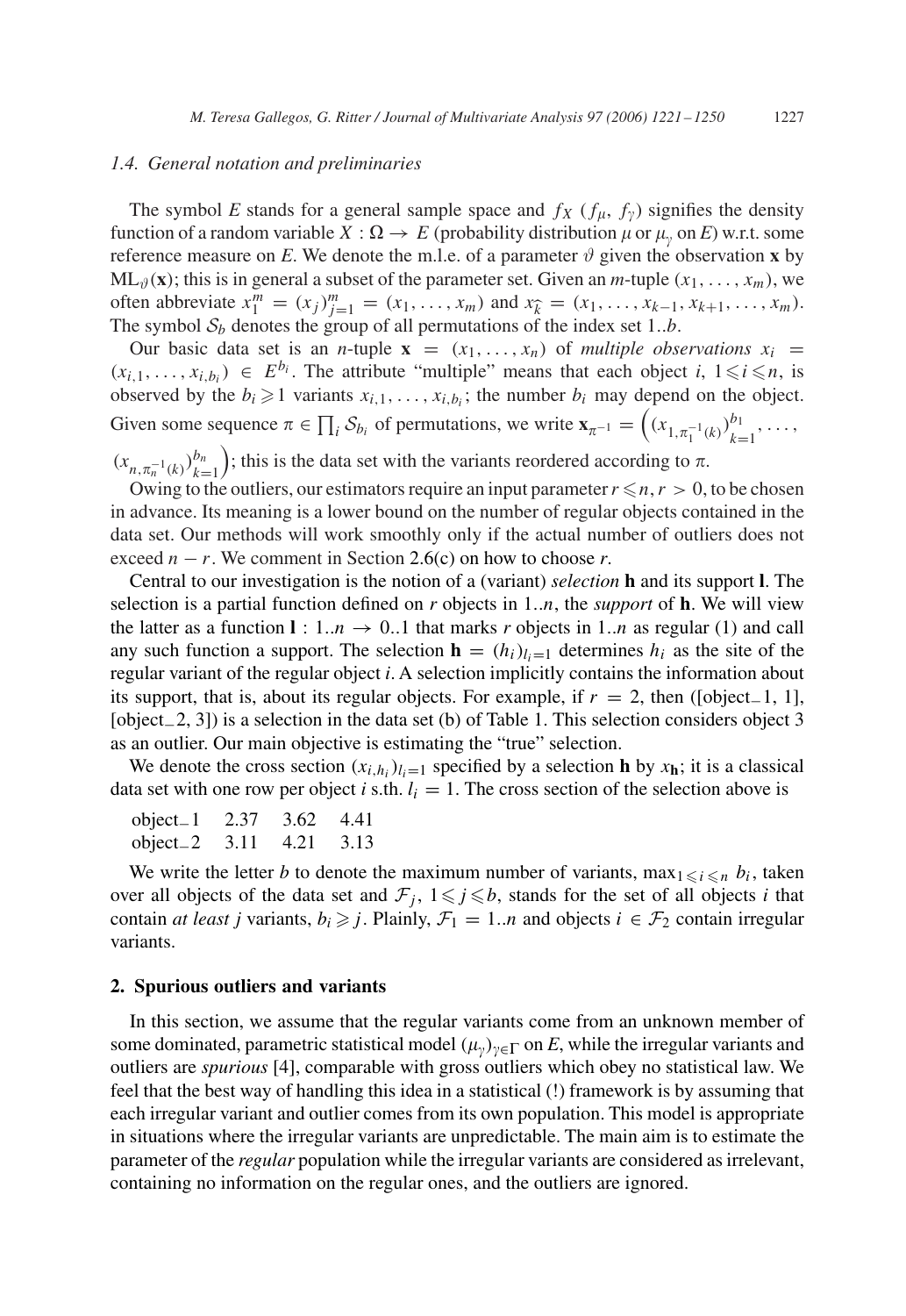<span id="page-7-0"></span>(a) *Regular and irregular variants*: We first introduce the *ordered* model of a *regular* object *i*,  $l_i = 1$ . Let  $Z_i = (Z_{i,1}, \ldots, Z_{i,b_i}) : (\Omega, P) \to E^{b_i}$  denote its  $b_i$  variants in some natural order with the regular variant  $Z_{i,1}$  in front. The law of  $Z_{i,1}$  is a member of the parametric family  $(\mu_\gamma)_{\gamma \in \Gamma}$ . The irregular variants of an object  $i \in \mathcal{F}_2$  make up the vector  $Z_i$ ,  $\hat{I} = (Z_{i,2}, \ldots, Z_{i,b_i}) \in E^{b_i-1}$ . The following is the main assumption on the spurious irregular variants.

(SV<sub>r</sub>) The irregular variants  $Z_{i,\hat{1}}$  of an object  $i \in \mathcal{F}_2$  obey a parametric model with parameter  $\psi_i \in \Psi_i$  such that the likelihood integrated w.r.t. some prior measure  $\tau_i$  on  $\Psi_i$ , satisfies

$$
\int_{\Psi_i} f_{Z_{i,\hat{1}}} [z_{i,\hat{1}} | Z_{i,1} = z_{i,1}, \psi_i] \tau_i (d\psi_i) = 1,
$$
\n(1)

that is, it does not depend on *zi*.

There are two important and sufficiently general situations where this is true.

(A) The state space  $E = \mathbb{R}^d$  is Euclidean,  $\Psi_i = E^{b_i-1}$ , the irregular variants obey a *location model*

 $Z_i \hat{I} = U_i + \psi_i$ 

with some (unknown) random noise  $U_i : (\Omega, P) \to E^{b_i-1}$ , and  $\tau_i$  is Lebesgue measure on  $\Psi_i$ . Indeed, in this case, the conditional Lebesgue density is

$$
f_{Z_{i,\widehat{1}}} [z_{i,\widehat{1}} | Z_{i,1} = z_{i,1}, \psi_i] = f_{U_i} [z_{i,\widehat{1}} - \psi_i | Z_{i,1} = z_{i,1}]
$$

and, hence,

$$
\int_{\Psi_i} f_{Z_{i,\widehat{1}}} [z_{i,\widehat{1}} \mid Z_{i,1} = z_{i,1}, \psi_i] d\psi_i = 1.
$$

(B) The parameter set  $\Psi_i$  is singleton, the irregular variants of an object are independent of the regular one, and the distribution of  $Z_i \hat{\tau}$  is taken as the reference measure for its density. This case includes the idea of irregular variants "uniformly distributed" on some domain.

(b) *Outliers*: We consider outliers as objects that lack a regular variant. The counterpart of  $(SV_r)$  for the outliers reads

(SV<sub>o</sub>) The outlier  $Z_i \in E^{b_i}$ ,  $l_i = 0$ , obeys a parametric model with parameter  $\psi_i \in \Psi_i$ such that the likelihood integrated w.r.t. some prior measure  $\tau_i$  on  $\Psi_i$  satisfies

$$
\int_{\Psi_i} f_{Z_i}[z_i \mid \psi_i] \tau_i \left(\mathrm{d}\psi_i\right) = 1. \tag{2}
$$

The conditions (A) and (B) carry over to corresponding conditions for outliers.

We assume that the sequence of objects  $(Z_i)_{i=1}^n$  is statistically independent but not necessarily i.i.d., not even in cases where all  $b_i$ 's are equal and  $r = n$ . Let I be some support. By the product formula, the likelihood for the data set  $\mathbf{z} = (z_1, \ldots, z_n)$  (of ordered objects) is

$$
f_Z(\mathbf{z} \mid \mathbf{l}, \gamma, \psi) = \prod_{i:l_i=1} f_{\gamma}(z_{i,1}) \prod_{i \in \mathcal{F}_2} f_{Z_{i,\widehat{1}}} [z_{i,\widehat{1}} \mid Z_{i,1} = z_{i,1}, \psi_i] \prod_{i:l_i=0} f_{Z_i} [z_i \mid \psi_i]
$$
(3)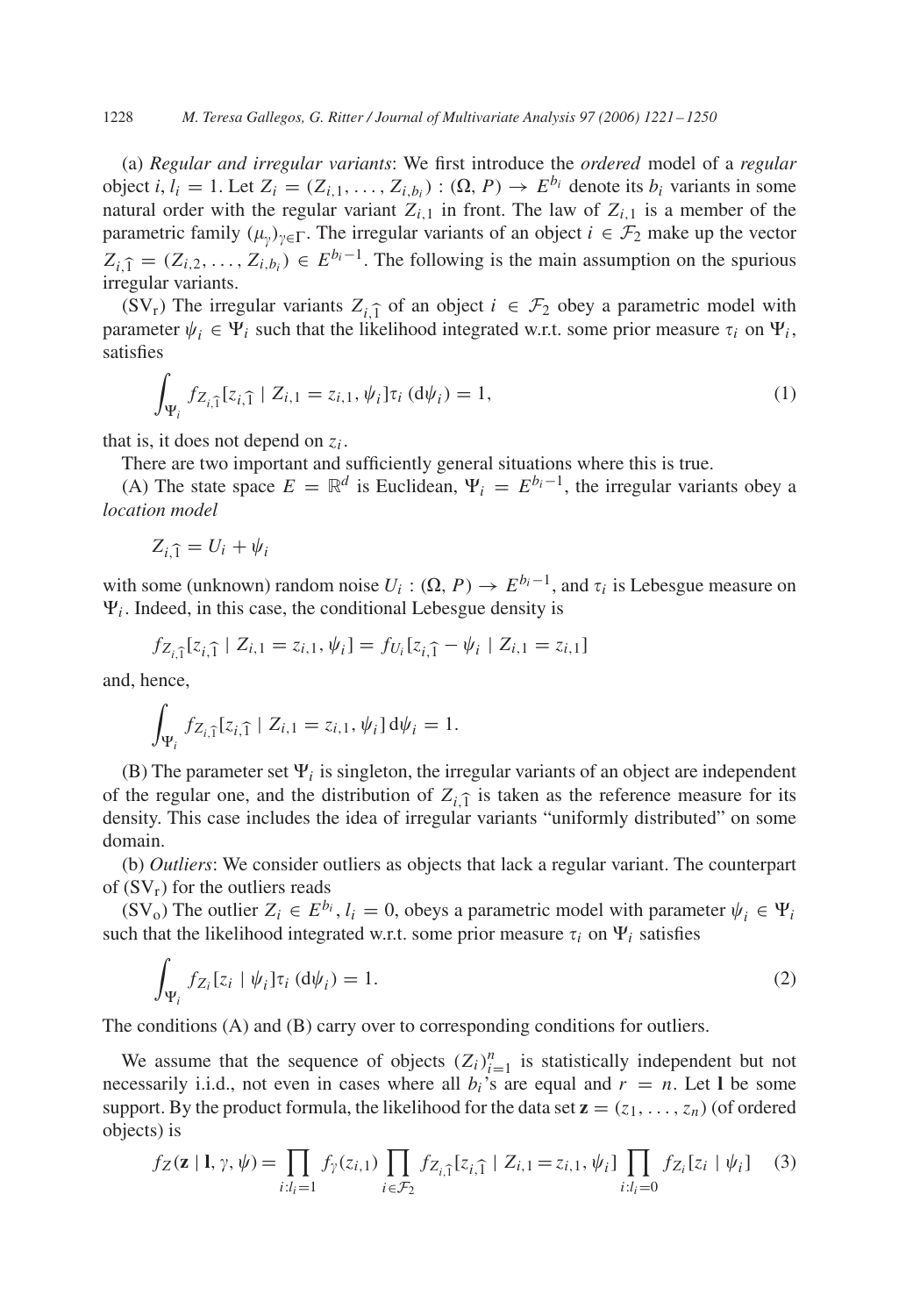and, by [\(1\)](#page-7-0) and [\(2\)](#page-7-0), the likelihood integrated over the parameters of the irregular variants and outliers w.r.t. to the prior measures  $\tau_i$  is

$$
f_Z(\mathbf{z} \mid \mathbf{l}, \gamma) = \prod_{i:l_i=1} f_\gamma(z_{i,1}). \tag{4}
$$

(c) *Permutations and trimming*. What we actually observe are the random vectors *Zi* with their variants in (unobservable) disorder. We, thus, model the *i*th observation  $x_i$  as a realization of a random vector  $(Z_{i,T_i(1)}, Z_{i,T_i(2)}, \ldots, Z_{i,T_i(b_i)})$  with random permutations *T<sub>i</sub>* of 1*..b<sub>i</sub>*. Let us denote the random support by  $L : \Omega \to \{l \in (0..1)^n \mid \sum_i l_i = r\}$ . We assume that it is uniformly distributed and that, given *L*, the *Ti*'s are independent and so are  $T_1^n$  and  $Z_1^n$ . We also assume that the random variables  $T_i$  and  $L_i$  are independent given  $L_i$ ,  $1 \leq i \leq n$ .

Finally, we assume *regularity* of the permutations  $T_i$  as defined in [\[30, p. 318\].](#page-29-0) This means that, for each regular object *i* ( $L_i = 1$ ), the probability  $P[T_i = \pi_i | L_i = 1]$ ,  $\pi_i \in$  $S_{b_i}$ , depends only on the site  $h_i := \pi_i^{-1}(1)$  of its regular variant. It may depend on the object *i* itself. It is this regularity that, in combination with the condition  $(SV_r)$ , allows to estimate the positions of the regular variants without having to care about the permutations. Correspondingly, if  $i$  is an outlier, we say that  $T_i$  is regular if each permutation is equally likely. Let *qi,k* denote the prior probability for the regular variant of the *i*th object to be found at position *k*. Without loss of generality, we may assume  $q_{i,k} > 0$ . Abbreviating  $c_{\mathbf{h}} = \prod_{i: l_i = 1} b_i q_{i, h_i}$ , we conclude the description of our model with the following lemma.

## **2.1 Lemma.** We have  $P[T = \pi | L = I] = Cc_h$  with the constant  $C = \prod_{i=1}^{n} \frac{1}{b_i!}$ .

We next propose several estimators for  **and**  $\gamma$ **, a combined MAP–ML-estimator in the** context of a general population and MAP estimators based on the likelihood integrated w.r.t.  $\gamma$  in special cases, see Sections [2.7](#page-13-0) and [3.](#page-13-0) In view of an MAP–ML-estimator, we combine a maximum likelihood approach for estimating  $\gamma \in \Gamma$  with maximum a posteriori inference for estimating the regular objects and selecting the regular variants. This means maximizing the joint conditional density  $f_{L,T,X}[\mathbf{l}, \pi_1^n, \mathbf{x} | \gamma]$  w.r.t.  $\mathbf{l}, \pi_1^n \in \prod_{i=1}^n S_{b_i}$ , and  $\gamma \in \Gamma$ . Given a selection  $(h_i)_{l_i=1}$ , we will abbreviate  $f_\gamma(x_h) = f_{\mathbf{l},\gamma}(x_h) = \prod_{i:l_i=1} f_\gamma(x_{i,h_i})$ . By the independences given *L* postulated above and by Lemma 2.1 and [\(4\)](#page-7-0), it equals

$$
f_{L,T,X}[\mathbf{l}, \pi_1^n, \mathbf{x} \mid \gamma] = f_{L,T,Z_{\pi}}[\mathbf{l}, \pi_1^n, \mathbf{x} \mid \gamma] = f_{L,T,Z}[\mathbf{l}, \pi_1^n, \mathbf{x}_{\pi^{-1}} \mid \gamma]
$$
  
=  $P[L = \mathbf{l}]P[T = \pi_1^n \mid L = \mathbf{l}]f_Z[\mathbf{x}_{\pi^{-1}} \mid \mathbf{l}, \gamma]$   
= const \cdot c\_{\mathbf{h}} \prod\_{l\_i=1} f\_{\gamma}(x\_{i,h\_i}) = const \cdot c\_{\mathbf{h}} f\_{L,\gamma}(x\_{\mathbf{h}}). (5)

We call the last expression a *weighted likelihood*. It depends on  $\gamma$  and  $\bf{h}$  and, therefore, also on **l**. Its maximizer w.r.t. **l**, **h**, and  $\gamma$ , which we call the *weighted m.l.e.*, may be obtained by the Principle of Dynamic Optimization in three steps. In order to ensure its applicability, we require the data **x** to satisfy the condition

(GP<sub>1</sub>) the ML-estimate of  $\gamma$  for the cross section  $x_h$  exists for any selection  $(h_i)_{l_i=1} \in$  $\prod_{i=1}^{n} 1..b_i.$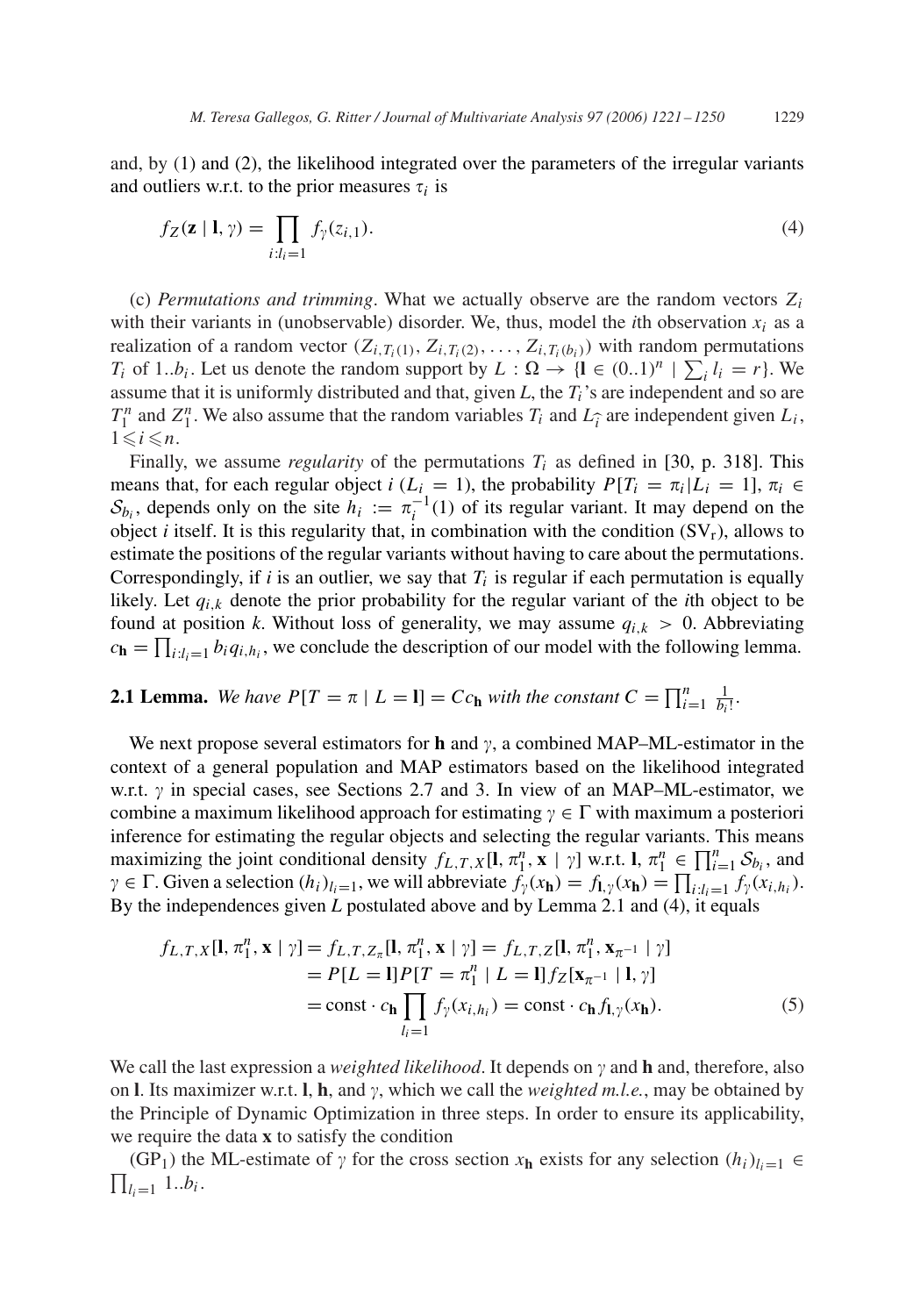<span id="page-9-0"></span>In the case of a Euclidean space *E*, this is often a condition on the affine geometry of the data **x**. Denoting the ML-estimate of  $\gamma$  for a given selection **h** by  $\gamma(\mathbf{h})$  (= ML<sub> $\gamma$ </sub>( $x_{\mathbf{h}}$ )), we have the following theorem.

**2.2 Theorem** *(The weighted m.l.e. for the spurious model). Assume the conditions* (SVr),  $(SV_0)$ , and  $(GP_1)$ , *regularity of all permutations*  $T_i$ , and all other assumptions made above.

(a) The weighted m.l.e. of the selection  $\mathbf{h} \in \prod_{l_i=1}^{n} 1 \cdot b_i$  of the positions of the regular *variants is determined by the maximum of the criterion*

$$
c_{\mathbf{h}} f_{\mathbf{l}, \gamma(\mathbf{h})}(x_{\mathbf{h}}) = c_{\mathbf{h}} \max_{\gamma} f_{\mathbf{l}, \gamma}(x_{\mathbf{h}}) = c_{\mathbf{h}} \max_{\gamma} \prod_{l_i=1} f_{\gamma}(x_{i, h_i}), \tag{6}
$$

*taken over all selections* **h**.

(b) *If the maximizer is denoted by* **h** (*if it is not unique*, *choose one*) *then the weighted*  $m.l.e.$  *of the parameter*  $\gamma$  *of the regular variants is*  $\gamma(h^{\star}).$ 

Eq. (6) shows that it is the maximum *value* max<sub> $\gamma$ </sub>  $f_{\mathbf{l},\gamma}(x_{\mathbf{h}})$  of the likelihood function that is needed in order to determine the optimal selection. However, in general, this will require the maximizer  $\gamma(\mathbf{h})$ .

If all prior probabilities  $q_i$  are uniform, then  $c_h$  does not depend on **h** and the ML-estimates can be given another interpretation. Given i.i.d. random variables  $X_i$ ,  $1 \leq i \leq r$ , distributed according to an unknown "true" distribution  $\mu$ , the arithmetic means

$$
\frac{1}{r}\sum_{i=1}^{r} -\ln f_{\mu}(X_i) \text{ and } \frac{1}{r}\sum_{i=1}^{r} \ln \frac{f_{\mu}}{f_{\gamma}}(X_i)
$$

converge to the entropy  $-E \ln f_\mu(X_1)$  of  $\mu$  and to the Kullback–Leibler divergence  $E \ln \frac{f_\mu}{f_\gamma}$  $(X_1)$  of  $\mu$  and  $\gamma$ , respectively, *P*-a.s. Hence, given a finite sequence  $x_1, \ldots, x_r$  of observations, the means

$$
\frac{1}{r}\sum_{i=1}^{r} -\ln f_{\mu}(x_i) \text{ and } \frac{1}{r}\sum_{i=1}^{r} \ln \frac{f_{\mu}}{f_{\gamma}}(x_i)
$$

are sample versions of these quantities. Neither of the two can be computed since  $f_{\mu}$  is unknown, but their sum  $\frac{1}{r} \sum_{i=1}^{r} -\ln f_{\gamma}(x_i)$  is an expression of  $\gamma$  alone. Theorem 2.2 says that the m.l.e. of **h** and  $\gamma$  minimizes this sum applied to  $x_h$ . In other words, the m.l.e. chooses a selection with a small sample entropy for which there exists at the same time a parameter  $\gamma$  with small sample divergence. If the parameter can be chosen in such a way that the divergence vanishes (this is possible, for instance, if *E* is discrete) then the minimum is no larger than the sample entropy of the regular variants selected.

Theorem 2.2 reduces the problem of estimating selections and parameters to a combinatorial optimization problem and to maximizing likelihood functions. Now, there are astronomically many selections,  $\sum_{C \in {1,n \choose r}} \prod_{i \in C} b_i$ ; enumerating all is not feasible except for small instances and approximation algorithms are desirable. In the remainder of this section, we design and substantiate a number of such algorithms.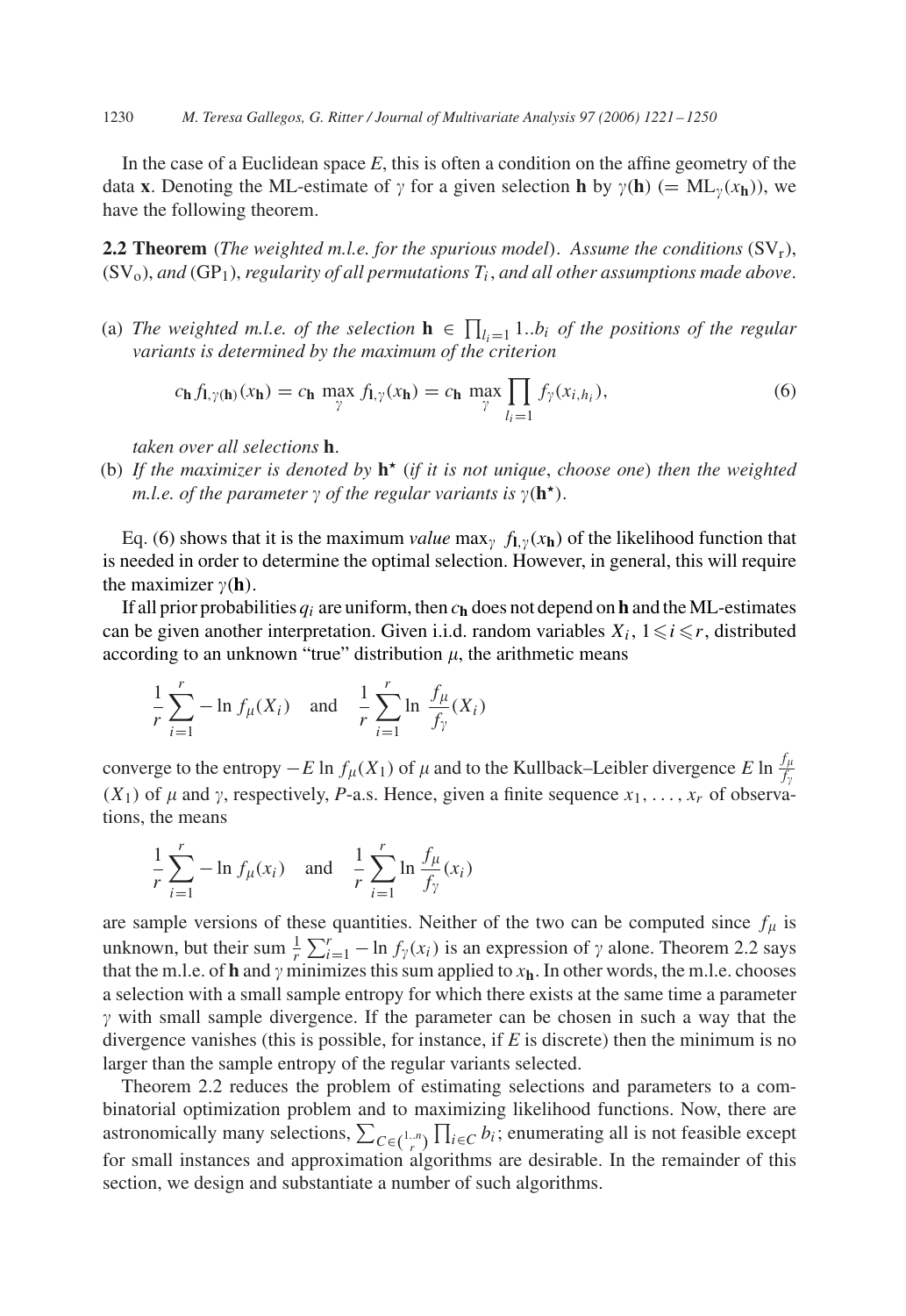## <span id="page-10-0"></span>*2.3. Local search*

Our first algorithm is a local descent method called *Glauber dynamics* in statistical physics. It is based on the criterion itself. Define a neighborhood structure on the set of all selections by declaring two selections as neighboring if they either differ in the regular variant of one regular object *or* if one outlier is declared as regular (with some regular variant) and vice versa. We, thus, obtain the following reduction step. It is useful only if the statistical model of the regular variants allows an efficient update formula for  $f_{\gamma(h')}(x_h)$ from  $f_{\gamma(\mathbf{h})}(x_{\mathbf{h}})$  for any two neighboring selections **h** and **h**<sup>'</sup>; cf. Section [3.](#page-13-0)

## **The local reduction step**

- // Input: A selection **h** and its corresponding parameters  $\gamma(\mathbf{h})$ ;
- //  $\overline{\text{Output}}$ : A selection  $\mathbf{h}_{\text{new}}$  with larger Criterion [\(6\)](#page-9-0) and  $\gamma(\mathbf{h}_{\text{new}})$

*or* the response "local maximum."

(i) search for a neighbor  $h'$  of  $h$  such that

$$
c_{\mathbf{h}'} f_{\gamma(\mathbf{h}')} (x_{\mathbf{h}'}) > c_{\mathbf{h}} f_{\gamma(\mathbf{h})} (x_{\mathbf{h}}) \tag{7}
$$

(e.g. the first occurrence, or the smallest value, or something in between);

(ii) *if* there is such an **h**' then return  $\mathbf{h}_{new} = \mathbf{h}'$  together with  $\gamma(\mathbf{h}_{new})$ ;

// this value has been computed in (i)

*else* return "local maximum."

Now, starting from an initial selection **h**=**h***(*0*)* and iterating local reduction steps, we obtain a sequence  $(\mathbf{h}^{(t)})_{t=0}^{N}$  of selections such that Criterion [\(6\)](#page-9-0) increases, i.e.,

$$
c_{\mathbf{h}^{(t+1)}} f_{\gamma(\mathbf{h}^{(t+1)})}(x_{\mathbf{h}^{(t+1)}}) > c_{\mathbf{h}^{(t)}} f_{\gamma(\mathbf{h}^{(t)})}(x_{\mathbf{h}^{(t)}}), \quad t < N.
$$

Since the number of possible selections is finite, this iterative process must reach a local maximum after a finite number, say N, of steps; it is detected in step  $N + 1$ . We will discuss in Section [2.6,](#page-12-0) how to improve the local optima. However, if *n* is large, the problem of finding a *global* optimum is inherently hard and, like clustering, the problem of finding an optimal string (the variant selection in our context) belongs to the class of intractable problems well known in computer science.

The local reduction step has two disadvantages: first, it needs an update of the density  $f_{\gamma(\mathbf{h})}$ for each trial in (i) even if it is unsuccessful and, second, it does not allow the simultaneous swapping of more than one variant or more than one object.We, therefore, present two more reduction steps that do not suffer from these shortcomings. The main idea of the subsequent algorithms is contained in the next proposition.

**2.4 Proposition.** Assume (GP<sub>1</sub>) and let **h** and **h**<sub>new</sub> be two selections such that

$$
\sum_{l_{\text{new},i}=1} \left\{ \ln b_i q_{i,h_{\text{new},i}} + \ln f_{\gamma(\mathbf{h})}(x_{i,h_{\text{new},i}}) \right\} \geqslant \sum_{l_i=1} \left\{ \ln b_i q_{i,h_i} + \ln f_{\gamma(\mathbf{h})}(x_{i,h_i}) \right\}. \tag{8}
$$

(a) *Then*  $c_{\mathbf{h}_{new}} f_{\gamma(\mathbf{h}_{new})}(x_{\mathbf{h}_{new}}) \geq c_{\mathbf{h}} f_{\gamma(\mathbf{h})}(x_{\mathbf{h}});$  *cf. Criterion* [\(6\)](#page-9-0).

(b) *If there is strict inequality in* (8) *then there is also strict inequality in* (a).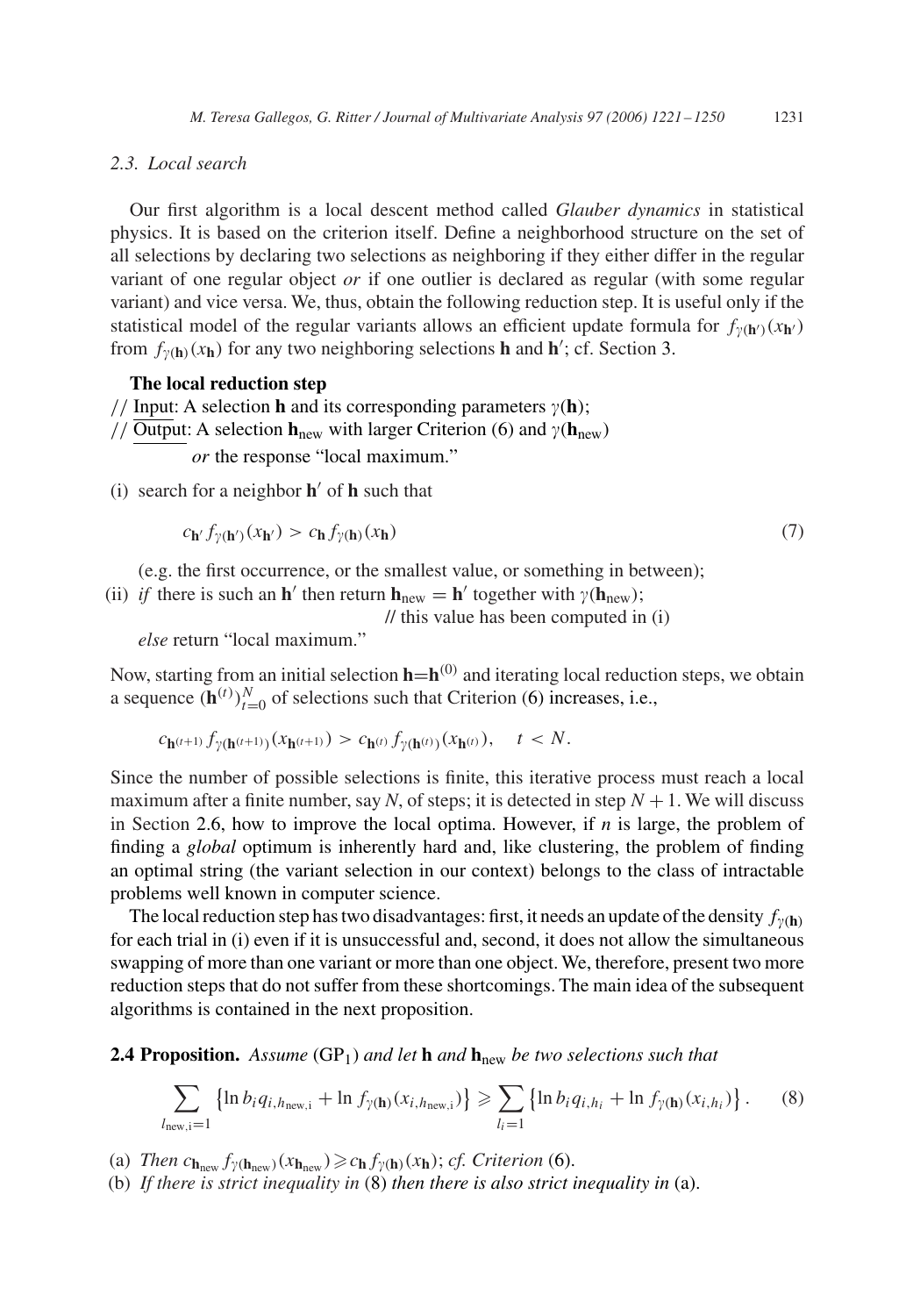<span id="page-11-0"></span>(c) Let there be equality in (a). If, for any set of observations, the m.l.e.  $ML(\gamma)$  is unique *then we have*  $\gamma(\mathbf{h}_{new}) = \gamma(\mathbf{h})$ . *If, in addition,* max<sub> $\gamma$ </sub>  $f_{\gamma}(z)$  *depends on*  $z = (z_1, \ldots, z_n)$ ,  $z_i \in E$ , only by way of  $ML_\gamma(z)$  then we have also  $c_{\mathbf{h}_{new}} = c_{\mathbf{h}}$ .

## *2.5. Reduction steps based on Proposition 2.4*

Proposition 2.4 is the basis for reduction steps more efficient than the local one. Given some selection **h**, the weights

$$
u_{\mathbf{h}}(i,k) := -\ln b_i q_{i,k} - \ln f_{\gamma(\mathbf{h})}(x_{i,k}), \quad i \in 1..n, \ k \in 1..b_i.
$$
 (9)

play a key role. Condition [\(8\)](#page-10-0) is equivalent to

$$
\sum_{l_{\text{new},i}=1} u_{\mathbf{h}}(i, h_{\text{new},i}) \leqslant \sum_{l_i=1} u_{\mathbf{h}}(i, h_i). \tag{10}
$$

Note that, in contrast to [\(7\)](#page-10-0), the parameters of the same selection **h** appear on both sides of the estimate. Let us call the pair  $(i, h_i)$  *inconsistent* with **h** if there exists a neighbor  $(i', k)$  such that  $u_h(i', k) < u_h(i, h_i)$ . If a selection **h** possesses an inconsistency and some or all of them are improved with result  $h_{\text{new}}$  then (10) holds with strict inequality and Proposition 2.4 assures us that **h**<sub>new</sub> improves Criterion [\(6\)](#page-9-0). It is possible to improve *one* or *several* inconsistencies at a time. Consequently, we formulate two more reduction steps. Like the local reduction step, the first one looks for a better neighbor.

## **The single-point reduction step**

*//* Input: A selection **h**;

*//* Output: A selection **h**new with larger Criterion [\(6\)](#page-9-0) *or* the response "stop."

- (i) Compute the estimate  $\gamma$ (**h**) (using update formulae);
- (ii) search for a neighbor  $h'$  of  $h$  defined by a regular object *i* and a variant  $(i, k)$  (see Section [2.3\)](#page-10-0) such that  $u_{\bf h}(j, k) < u_{\bf h}(i, h_i)$  (e.g. the first occurrence *or*  $u_{\bf h}(j, k)$  –  $u_h(i, h_i)$  minimum and  $<$  0);
- (iii) *if* there are such a variant then return  $\mathbf{h}_{new} = \mathbf{h}'$ ; *else* "stop."

The other extreme is to remove all inconsistencies at a time. This means minimizing the sum

$$
\sum_{i} u_{\mathbf{h}}(i,k_i) \tag{11}
$$

over all selections  $\mathbf{k} = (k_i)$ . Summation runs over all objects *i* regular w.r.t. the selection **k**. In algorithmic terms, the corresponding reduction step reads as follows.

#### **The multi-point reduction step**

*//* Input: A selection **h**;

 $\frac{1}{\sqrt{2}}$  Output: A selection  $h_{\text{new}}$  with larger Criterion [\(6\)](#page-9-0) *or* the response "stop."

- (i) Compute the estimate  $\gamma(\mathbf{h})$ ;
- (ii) for each object *i* ∈  $\mathcal{F}_2$ , determine an element  $h_{\text{new},i}$  ∈ argmin<sub> $k \in 1..b_i} u_{\textbf{h}}(i, k)$ ;</sub>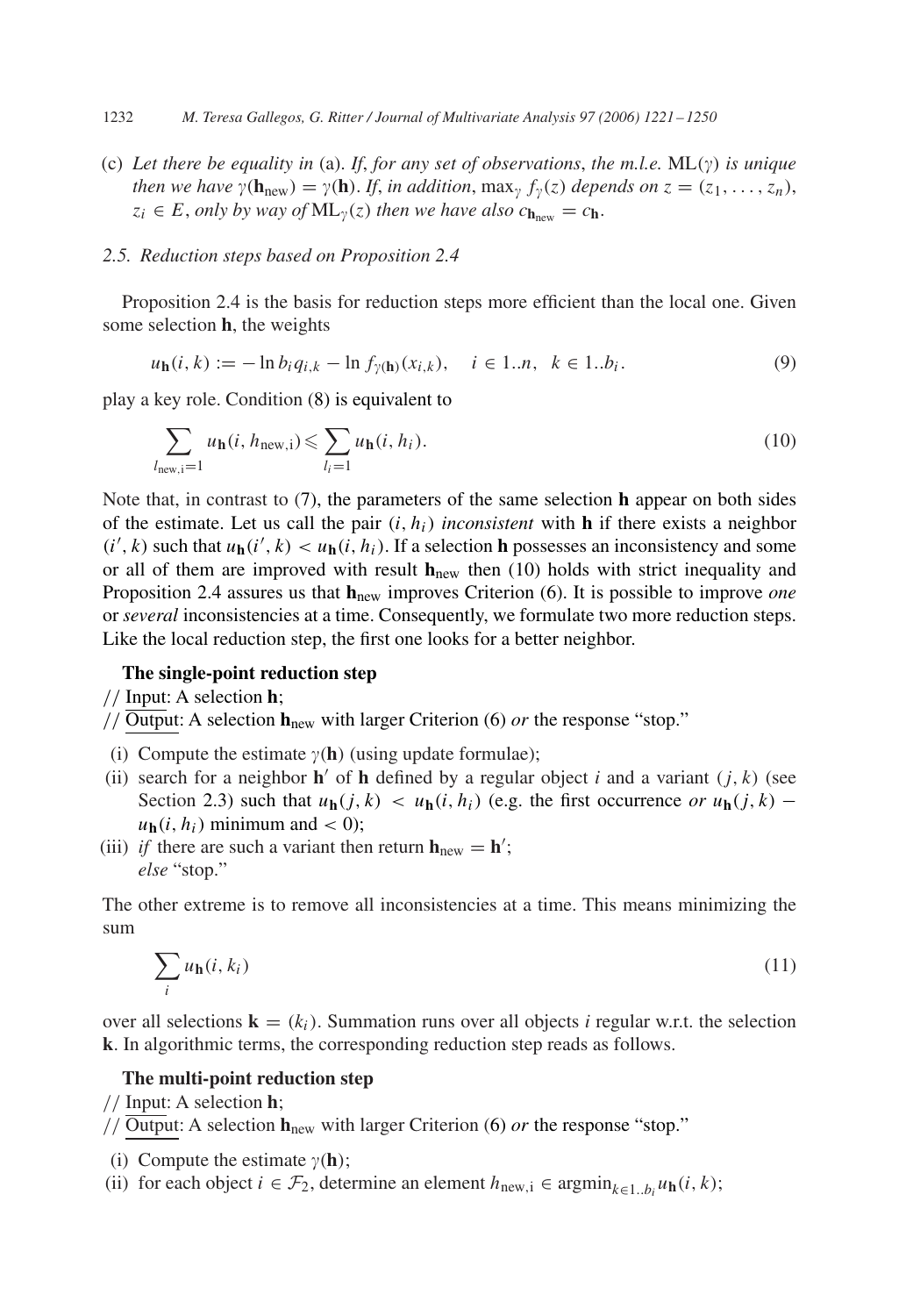- <span id="page-12-0"></span>(iii) determine the *r* objects *i* with minimum values  $u_{\bf h}(i, h_{\rm new,i})$  and call the corresponding selection  $h_{\text{new}}$ ;
- (iv) *if* [\(11\)](#page-11-0) has improved with  $\mathbf{k} = \mathbf{h}_{new}$  then return  $\mathbf{h}_{new}$ ; *else* "stop."

Now, starting from an initial selection **h***(*0*)* and iterating reduction steps, we obtain a sequence  $(\mathbf{h}^{(t)})_{t \geq 0}$  of selections such that  $\sum_{i} u_{\mathbf{h}^{(t)}}(i, h_i^{(t)})$  decreases; by Proposition 2.4(a), Criterion [\(6\)](#page-9-0) increases. Since the number of selections is finite, the criterion must reach equality after a finite number of steps and Proposition 2.4(b) shows that at latest then, maybe earlier, the signal "stop" will appear. Let this happen in step  $N + 1$ ,

$$
\sum_{i} u_{\mathbf{h}^{(N)}}(i, h_i^{(N+1)}) = \sum_{i} u_{\mathbf{h}^{(N)}}(i, h_i^{(N)}).
$$
\n(12)

The selection  $\mathbf{h}^{(N)}$  is one approximation to the optimal solution. It is "self-consistent" in the sense that [\(8\)](#page-10-0) and [\(10\)](#page-11-0) with  $\mathbf{h} = \mathbf{h}^{(N)}$  cannot hold with strict inequality. It is also a simple selector [\[29,30\]](#page-29-0) for all regular objects *i* selected w.r.t. the estimated parameters.

The appearance of the stop signal in the single- and multi-point reduction steps does not mean that a local maximum w.r.t. the selection graph is reached. If  $h^{(N+1)} \neq h^{(N)}$ , Proposition 2.4 does, of course, not affirm  $c_{\mathbf{h}^{(N+1)}} f_{\gamma(\mathbf{h}^{(N+1)})}(x_{\mathbf{h}^{(N+1)}}) = c_{\mathbf{h}^{(N)}} f_{\gamma(\mathbf{h}^{(N)})}(x_{\mathbf{h}^{(N)}})$ . As indicated above, we may well have  $c_{\mathbf{h}^{(N+1)}} f_{\gamma(\mathbf{h}^{(N+1)})}(x_{\mathbf{h}^{(N+1)}}) > c_{\mathbf{h}^{(N)}} f_{\gamma(\mathbf{h}^{(N)})}(x_{\mathbf{h}^{(N)}}),$  i.e., a local reduction step might improve the criterion. In other words, if  $h^{(N+1)}$  is not unique then selections equivalent w.r.t. the weights [\(9\)](#page-11-0) may differ in the Criterion [\(6\)](#page-9-0) and we might try to continue the iteration.<sup>2</sup> However, this option is not taken into account since, in the case of continuous distributions, this case has probability zero and since it would require computation of the criterion as soon as the stop signal has appeared; this does not harmonize with the philosophy of the algorithms designed in the present Section [2.5.](#page-11-0)

### *2.6. Overall algorithms and randomization*

(a) The reduction steps discussed so far may, and often will, get stuck in some nonoptimal selection. A simple example with of a local, non-global optimum is this: let  $d = 1$ ,  $r = n = 2, b_1 = b_2 = 2, x_1 = (-1, 3), x_2 = (0, 5)$ . Here, besides the global solution **h** =  $(1, 1)$ , the selection  $\mathbf{h}' = (2, 2)$  is a local maximum at a much lower level. Therefore, some optimization method that overcomes local maxima must be employed. It turns out that, in the present case, the application of *multistart optimization* to the foregoing iterative reduction steps is sufficient; the limit selection with the best criterion is the proposed approximation.

(b) The reduction steps proposed so far are *greedy* in the sense that they iterate a certain move that optimally exploits but local information. This move may be shortsighted since it cannot take into account later developments. It is well known that, while greedy algorithms serve as a basis for optimization also in the presence of hard problems, their convergence

<sup>&</sup>lt;sup>2</sup> An example of non-uniqueness is the following: let the regular population be Gaussian,  $d = 2$ ,  $r = n = 4$ , An example of non-uniqueness is the following, let the regular population be Gaussian,  $u = 2, t = u = +$ ,<br> $b_i = 1$  for  $i \neq 4$ ,  $b_4 = 2$ , and let  $x_{1,1} = (1,0), x_{2,1} = (-1,0), x_{3,1} = (0,-1), x_{4,1} = (0,1), x_{4,2} = \frac{\sqrt{2}}{2}(1,1)$ . Furthermore, let  $q_{4,1} = q_{4,2}$ . There are two selections; start with  $h_4^{(0)} = 1$ . Simple computations show that both selections are possible outputs of the reduction step with input **h***(*0*)* and that the other has a larger Criterion [\(6\)](#page-9-0).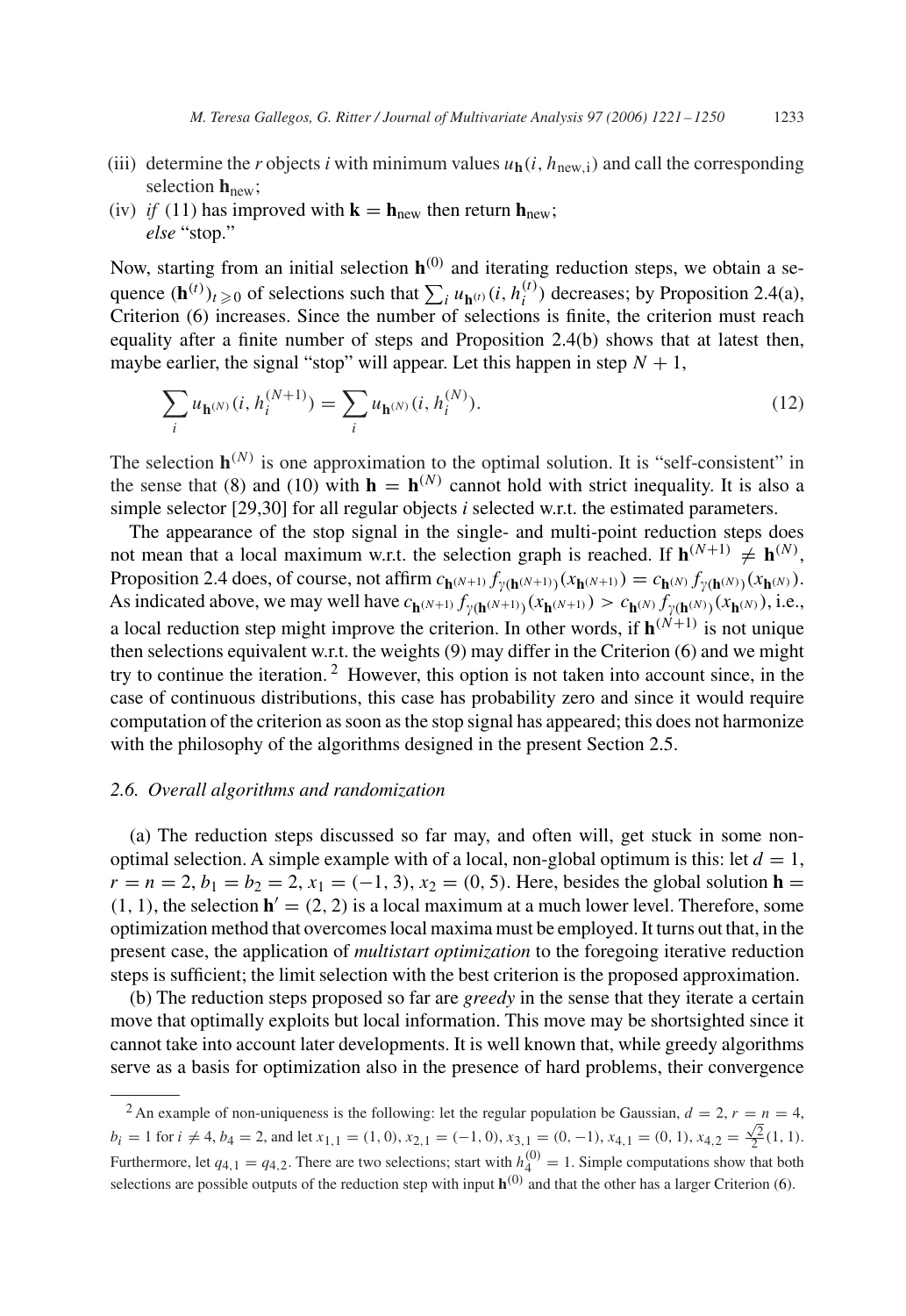<span id="page-13-0"></span>is usually too slow in these cases. More efficient procedures for attaining low values add a chaotic component that allows them to violate greediness. One way of accelerating the convergence is randomization. Nowadays standard methods are the Metropolis algorithm [\[20\]](#page-29-0) and Gibbs sampling [\[6\].](#page-28-0) Both are theoretically well established. The former has the drawback of being rather sensitive to the choice of the "temperature" parameter, a positive real number. In many cases, there is a best value that depends on the instance. It seems that there is no practicable rule, let alone an applicable theory, how to find it and the value is usually determined by trial and error.We noticed that the local algorithm combined with Metropolis and multistart yields good results. Another way of introducing a chaotic component is to just omit the current object when the parameters are updated in the single-point reduction step. This modification, too, substantially accelerates the multistart method. It is akin to Gibbs sampling.

(c) The number  $r_0$  of regular elements contained in the data set and, hence, a reasonable input parameter  $r$  may be chosen by a test procedure. One performs the estimation for sufficiently many values of  $r \le n$ . The number of regular objects,  $r_0$ , is chosen by validation with a goodness-of-fit test that compares the selection found with the estimated distribution, for instance  $\chi^2$  in the normal case, cf. Gallegos and Ritter [\[4\].](#page-28-0) We recommend the largest  $r_0$  so that there is sufficient fit. If there is no  $r_0$  that fits well enough then the distributional assumption on the regular population is questionable.

#### *2.7. Using the integrated likelihood*

Instead of estimating the combinatorial structure and the parameter  $\gamma$  simultaneously one may first integrate the likelihood w.r.t. a suitable prior measure  $\sigma$  on the parameter space  $\Gamma$ . It remains to maximize the integrated likelihood  $c_{\bf h} \int_{\Gamma} f_{\bf l, \gamma}(x_{\bf h}) \sigma(d\gamma)$  w.r.t. all selections **h**. This may be performed by local search combined with multistart and/or Metropolis as above. After the selection has been determined, the parameters may be directly estimated from the regular variants by classical methods. In some cases, we recover the m.l.e. 2.2 in others something else, see the special distributions treated in the following section.

#### **3. Special regular populations**

In order to concretize the foregoing theory, it is interesting to discuss it with respect to standard models such as Gaussian families, elliptical symmetries, exponential families, and coin tossing. The symbol R denotes the set of real numbers,  $\mathbb{R}^d$  denotes *d*-dimensional Euclidean space, and  $I_d$  denotes the  $d \times d$  identity matrix. We denote the trace and determinant of a square matrix *A* by tr *A* and det *A*, respectively. The symbol  $N_{m,V}^d$  or just  $N_{m,V}$  stands for the *d*-variate normal distribution with mean vector *m* and covariance matrix *V* and also for its Lebesgue density. We introduce also the notation

$$
m_1(\mathbf{h}) = \frac{1}{r} \sum_i x_{i,h_i}
$$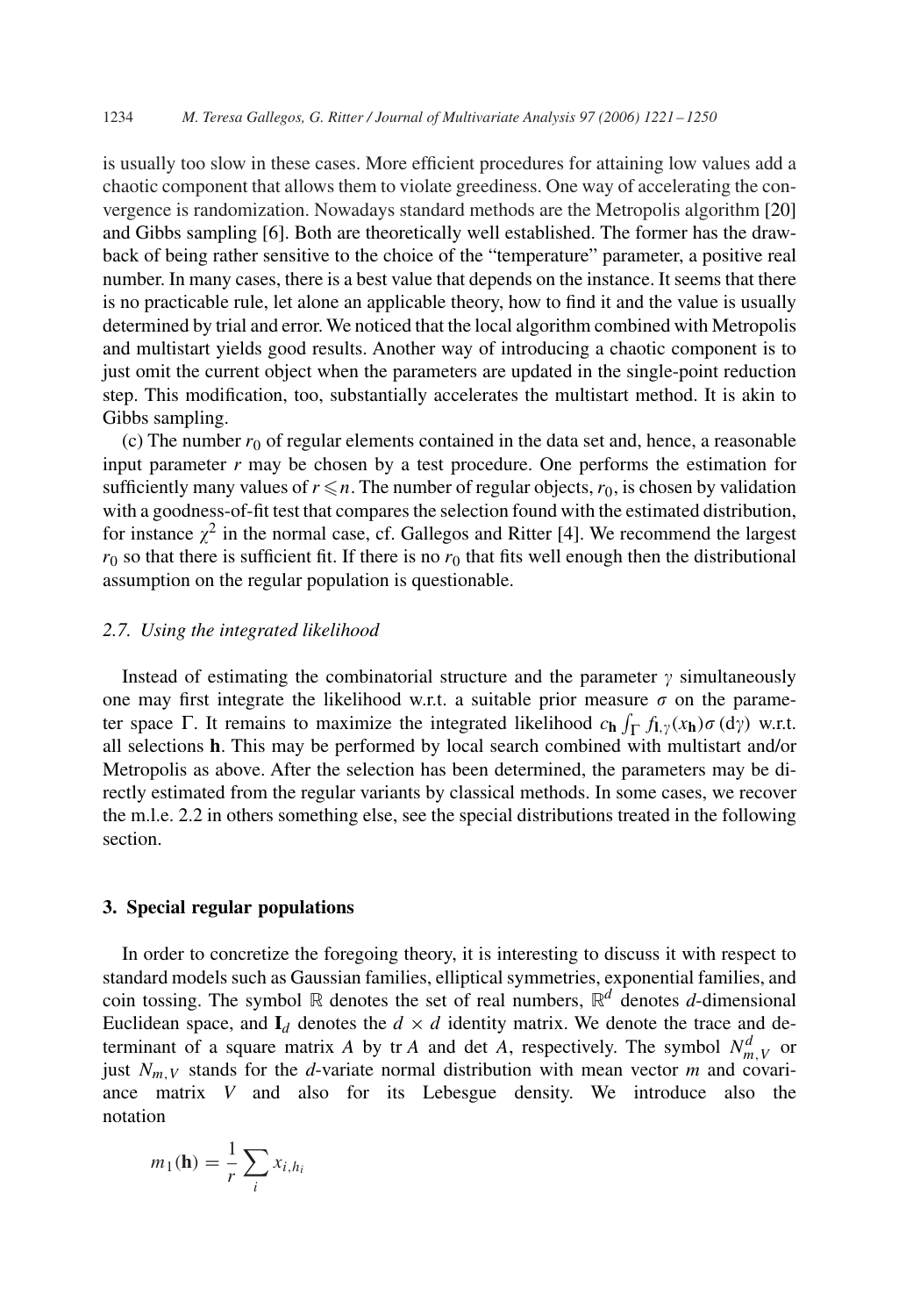and

$$
V_1(\mathbf{h}) = \frac{1}{r} \sum_i (x_{i,h_i} - m_1(\mathbf{h})) (x_{i,h_i} - m_1(\mathbf{h}))^T
$$

for the sample mean vector and sample covariance matrix, respectively, of the cross section *x***h**. As before, summation runs over all objects *i* regular w.r.t. the selection **h**.

## *3.1. The full Gaussian model*  $N_{m_1,V_1}^d$

Here, (GP<sub>1</sub>) means that, for all selections **h**, the set  $\{x_{i,h_i} \mid l_i = 1\} \subseteq \mathbb{R}^d$  contains at least  $d + 1$  elements in general position. As parameter  $\gamma$ , the pair consisting of the expectation  $m_1$  and the covariance matrix  $V_1$  is appropriate. Moreover, the theory of normal parameter estimation shows that, up to a constant factor,  $\max_{(m_1, V_1)} \prod_i N_{m_1, V_1}^d(x_{i, h_i})$  equals det  $V_1(\mathbf{h})^{-\frac{r}{2}}$  with unique optimal estimates  $m_1(\mathbf{h})$  and  $V_1(\mathbf{h})$ . Thus, Criterion [\(6\)](#page-9-0) becomes max<sub>h</sub>  $c_h$  det  $V_1(h)$ <sup>- $r$ </sup>. By the properties of the determinant, the optimum selection **h**<sup>\*</sup> is invariant with respect to affine transformations and the estimates  $m_1(\mathbf{h}^*)$  and  $V_1(\mathbf{h}^*)$  are equivariant. In the absence of irregular variants, but presence of outliers, the present criterion becomes Rousseeuw's [\[35\]](#page-29-0) minimum covariance determinant, MCD, and the multi-point reduction step reduces to the alternating algorithm proposed in [\[36,22\].](#page-29-0)

Update formulae for  $m_1(\mathbf{h})$  and  $V_1(\mathbf{h})^{-1}$  useful in the first parts of the local and singlepoint reduction steps are presented in Appendix [A.](#page-23-0) We have

$$
u_{\mathbf{h}}(i,k) = \text{const}_{\mathbf{h}} - \ln b_i q_{i,k} + \frac{1}{2} (x_{i,k} - m_1(\mathbf{h}))^T V_1(\mathbf{h})^{-1} (x_{i,k} - m_1(\mathbf{h}))
$$

with a constant that depends only on  $V_1(\mathbf{h})$ . For Part (ii) of the single-point reduction step, the formula

$$
u_{\mathbf{h}}(i,k) - u_{\mathbf{h}}(i, h_i)
$$
  
=  $\ln \frac{q_{i,h_i}}{q_{i,k}} + \frac{1}{2} \left( (x_{i,k} - m_1(\mathbf{h}))^T V_1(\mathbf{h})^{-1} (x_{i,k} - m_1(\mathbf{h})) \right)$   
-  $(x_{i,h_i} - m_1(\mathbf{h}))^T V_1(\mathbf{h})^{-1} (x_{i,h_i} - m_1(\mathbf{h}))$   
=  $\ln \frac{q_{i,h_i}}{q_{i,k}} + \frac{1}{2} (x_{i,k} - x_{i,h_i})^T V_1(\mathbf{h})^{-1} (x_{i,k} + x_{i,h_i} - 2m_1(\mathbf{h}))$ 

is useful.

We next determine the Bayesian estimator of the selection w.r.t. Jeffreys' invariant prior measure  $\sigma$  (dm<sub>1</sub>, dV<sub>1</sub>) = dm<sub>1</sub> det  $V_1^{-\frac{d+2}{2}}$  dV<sub>1</sub>. According to [\(5\)](#page-7-0),

$$
f_{L,T,X}(\mathbf{l}, \pi_1^n, \mathbf{x}) = C c_{\mathbf{h}} \int f_{m_1, V_1}(x_{\mathbf{h}}) \sigma \, dm_1, dV_1).
$$

If *W* denotes the scatter matrix of  $z_1, \ldots, z_r \in \mathbb{R}^d$ , standard computations using Steiner's formula first show

$$
f_{m_1,V_1}(z_1^r) = r^{-\frac{d}{2}} \det(2\pi V_1)^{-\frac{r}{2} + \frac{1}{2}} \exp\left\{-\frac{1}{2} \operatorname{tr} V_1^{-1} W\right\} N_{0,V_1/r}^d(\bar{z} - m_1).
$$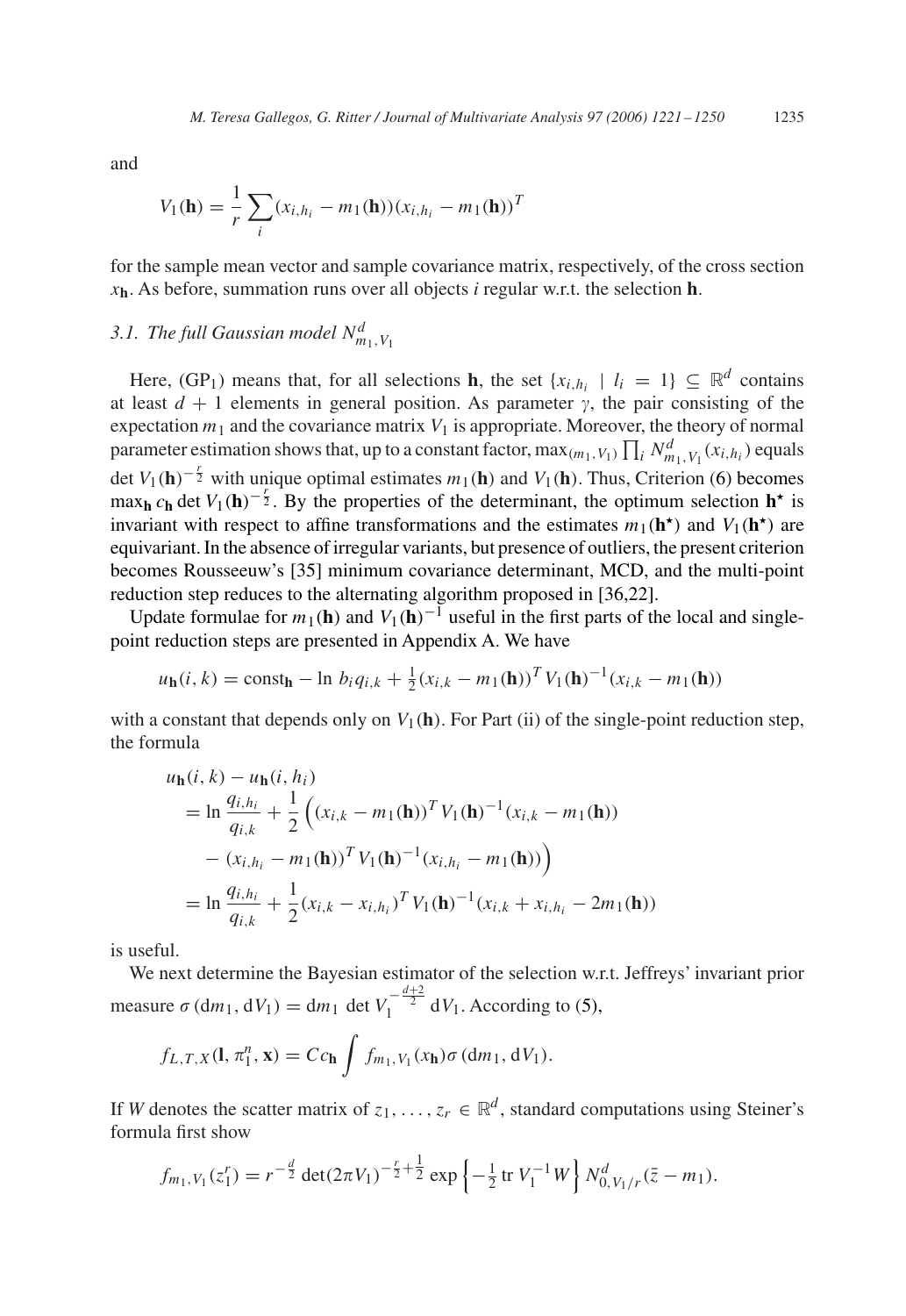Integration w.r.t. *m*<sub>1</sub> removes the last factor so that, after multiplication with det  $V_1^{-\frac{d+2}{2}}$ and up to a constant factor, the Lebesgue density of an inverted Wishart distribution with parameter  $r$  remains. Integration w.r.t.  $V_1$  thus shows that the Bayesian estimator coincides with the weighted m.l.e. argmax<sub>h</sub>  $c_h$  det  $V_1(\mathbf{h})^{-r/2}$  derived from Theorem 2.2(a) for the present statistical model.

A simple example with two variants and  $Z_i \sim N_{0,1} \otimes UNI_{[-10,10]}$  convinces the reader that the m.l.e. of the parameters of the regular population is not consistent. However, the inconsistency is controlled and vanishes gradually as the population of irregular variants is more and more spread in space and the actual number of outliers does not exceed  $n - r$ . These are the contents of our next theorem which applies to the location model (A) stated at the beginning of Section [2.](#page-6-0)

**3.2 Theorem.** Assume that regular objects i are defined by  $Z_{i,1} \sim N_{m_1,V_1}^d$  and  $Z_{i,\overline{1}} =$ <br>*M<sub>1</sub>,V<sub>1</sub>*  $\rightarrow$  *M<sub>1</sub>, with some contened, square integrable. Lehosque continuous random western*  $\kappa_1 U_i + \psi_i$  with some centered, square integrable, *Lebesgue continuous random vector*  $U_i$ :  $\Omega \rightarrow \mathbb{R}^{(b_i-1)d}$  *and that irregular objects i are defined by*  $Z_i = \kappa_0 U_i + \psi_i$  *with analogous random vectors*  $U_i$  :  $\Omega \rightarrow \mathbb{R}^{b_i d}$ .

- (a) Let  $3d+1 \leq r \leq n$  and let  $Z_i$ ,  $1 \leq i \leq n$ , be an independent array of regular and irregular *objects. If it contains at least r regular objects then*, *P-a.s*., *the m.l. selector* **H***(n) w.r.t. the general normal model selects r regular objects and their first variants as regular if*  $\kappa_1, \kappa_0 \geqslant \kappa(n, \omega)$  *are large enough.*
- (b) Let  $Z_i$ ,  $i \geq 1$ , *be an independent sequence of regular and irregular objects. If the number r*<sub>0</sub>(*n*) *of regular objects among* 1*..n tends to infinity as*  $n \rightarrow \infty$  *and if the parameter*  $r = r_0(n)$  *is chosen for estimation with the objects* 1.*.n for all n then, P-a.s.*,

 $\lim_{n \to \infty} \lim_{\kappa_1, \kappa_0 \to \infty} m_1(\mathbf{H}^*(n)) = m_1$  and  $\lim_{n \to \infty} \lim_{\kappa_1, \kappa_0 \to \infty} V_1(\mathbf{H}^*(n)) = V_1$ .

(c) If  $Z_i$ ,  $i \geq 1$ , *is an independent sequence of regular objects and the estimation is understood without outliers* (*that is,*  $r = n$ ) *then the limits in* (*b*) *are again valid.* 

The reader may wonder why we require  $r = r_0(n)$  instead of  $r < r_0(n)$  in part (b). The hypothesis  $r = r_0(n)$  there guarantees that the supports of the selections form an increasing sequence as *n* grows. Therefore, the strong law may be applied to their union. In the case  $r < r_0(n)$ , the supports would be random *r*-element subsets of 1*.m*.

Theorem 3.2 may be generalized by replacing the parameter  $\kappa_1$  with *d* by *d* diagonal matrices  $D_h$  with diagonal entries  $\kappa_{1,h,1}, \ldots, \kappa_{1,h,d}, h \in 2..b$ . Put

$$
Z_{i,h} = D_h U_{i,h} + \psi_{i,h}, \quad h \in 2..b_i.
$$

The theorem remains true if we require  $r \geq (b+2)d+1$  and that the diagonal elements of each matrix converge to infinity with their quotients bounded.

## 3.3. The spherical Gaussian model  $N_{m_1,v_1\mathbf{I}_d}^d$

We next assume that the regular variants belong to a normal population with unknown mean vector  $m_1 \in \mathbb{R}^d$  and *spherical* covariance matrix  $v_1 \mathbf{I}_d$  of unknown size  $v_1 (> 0)$ . Here,  $(GP_1)$  is satisfied if and only if any cross section of r elements in the data set contains at least two different variants. As parameter  $\gamma$ , the pair consisting of the expectation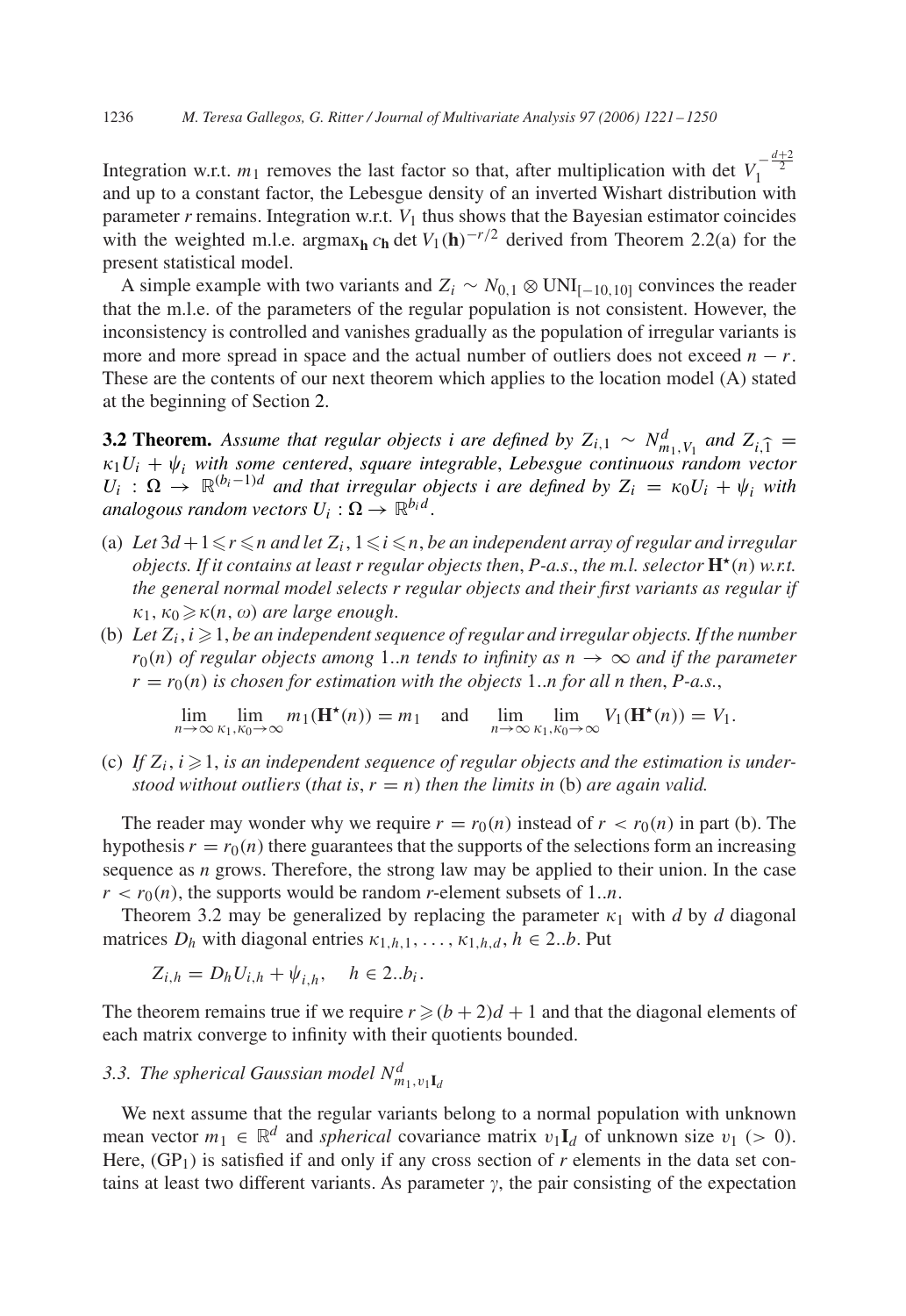$m_1 \in \mathbb{R}^d$  and the size  $v_1$  of the covariance matrix is appropriate. Moreover, the theory of normal parameter estimation shows that, up to a constant factor,  $\max_{(m_1, v_1)} \prod_i N_{m_1, v_1 \mathbf{I}_d}^d(x_{i, h_i})$ equals tr  $V_1(\mathbf{h})^{-\frac{rd}{2}}$  with unique optimal parameters  $m_1(\mathbf{h})$  and  $v_1(\mathbf{h}) = \text{tr } V_1(\mathbf{h})/d$ . Thus, Criterion [\(6\)](#page-9-0) becomes  $c_h$  tr  $V_1(h)^{-\frac{rd}{2}}$ , here. An update formula for  $m_1(h)$  useful in the first parts of the local and single-point reduction steps appears in Appendix [A.](#page-23-0) From [\(14\)](#page-23-0), it also follows

$$
\begin{split} \text{tr } V_1(\mathbf{h}') - \text{tr } V_1(\mathbf{h}) &= \frac{1}{r} \left( \|x_{j,k}\|^2 - \|x_{i,h_i}\|^2 \right) - \left( \|m_1(\mathbf{h}')\|^2 - \|m_1(\mathbf{h})\|^2 \right) \\ &= \frac{1}{r} \left( \|x_{j,k}\|^2 - \|x_{i,h_i}\|^2 \right) \\ &- \left( 2m_1(\mathbf{h}) + \frac{1}{r} (x_{j,k} - x_{i,h_i}), \frac{1}{r} (x_{j,k} - x_{i,h_i}) \right), \end{split}
$$

where **h**' is the neighbor of **h** defined by inserting  $k \neq h_i$  as the regular variant of the regular object  $i = j$  *or* by declaring the outlier *j* as regular with regular variant *k* and *i* as an outlier. This is an efficient way of updating the trace tr  $V_1(\mathbf{h})$  since the quantity  $\frac{1}{r}(x_{j,k} - x_{i,h_i})$  is the increment of the mean already computed and the norms may be computed at the very beginning and stored. The computational cost is about 3*d* elementary operations. We also have

$$
u_{\mathbf{h}}(i,k) = \text{const}_{\mathbf{h}} - \ln b_i q_{i,k} + \frac{d}{2 \text{ tr } V_1(\mathbf{h})} ||x_{i,k} - m_1(\mathbf{h})||^2
$$

with a constant that depends only on  $v_1$  (**h**). The expression

$$
u_{\mathbf{h}}(i,k) - u_{\mathbf{h}}(i,h_i)
$$
  
=  $\ln \frac{q_{i,h_i}}{q_{i,k}} + \frac{d}{2 \text{ tr } V_1(\mathbf{h})} \left[ ||x_{i,k} - m_1(\mathbf{h})||^2 - ||x_{i,h_i} - m_1(\mathbf{h})||^2 \right]$   
=  $\ln \frac{q_{i,h_i}}{q_{i,k}} + \frac{d}{2 \text{ tr } V_1(\mathbf{h})} (x_{i,k} - x_{i,h_i})^T (x_{i,k} + x_{i,h_i} - 2m_1(\mathbf{h}))$ 

for the weight difference is useful in Part (ii) of the single-point reduction step.

As in the full Gaussian model, the Bayesian estimator of the selection w.r.t. Jeffreys' invariant prior measure

$$
\sigma \left( dm_1, dv_1 \right) = dm_1 v_1^{-\frac{d}{2} - 1} dv_1
$$

coincides with the weighted m.l.e. derived from Theorem 2.2. It reads here

$$
\operatorname{argmax}_{\mathbf{h}} c_{\mathbf{h}} \operatorname{tr} V_1(\mathbf{h})^{-rd/2}.
$$

The following theorem is the analogue of Theorem 3.2 for the spherical normal model.

**3.4 Theorem.** *Theorem* 3.2 *remains valid if*  $v_1I_d$  *is substituted for*  $V_1$  *and estimation is w.r.t. the spherical normal model. In part* (a),  $r \geq 4$  *is sufficient.* 

Roughly speaking, Theorems 3.2(c) and 3.4(c) state that, if *n* is kept fixed and large enough, then the two estimates are close to the correct parameters if the irregular populations are sufficiently diffuse in space, the degree depending on *n*. The following theorem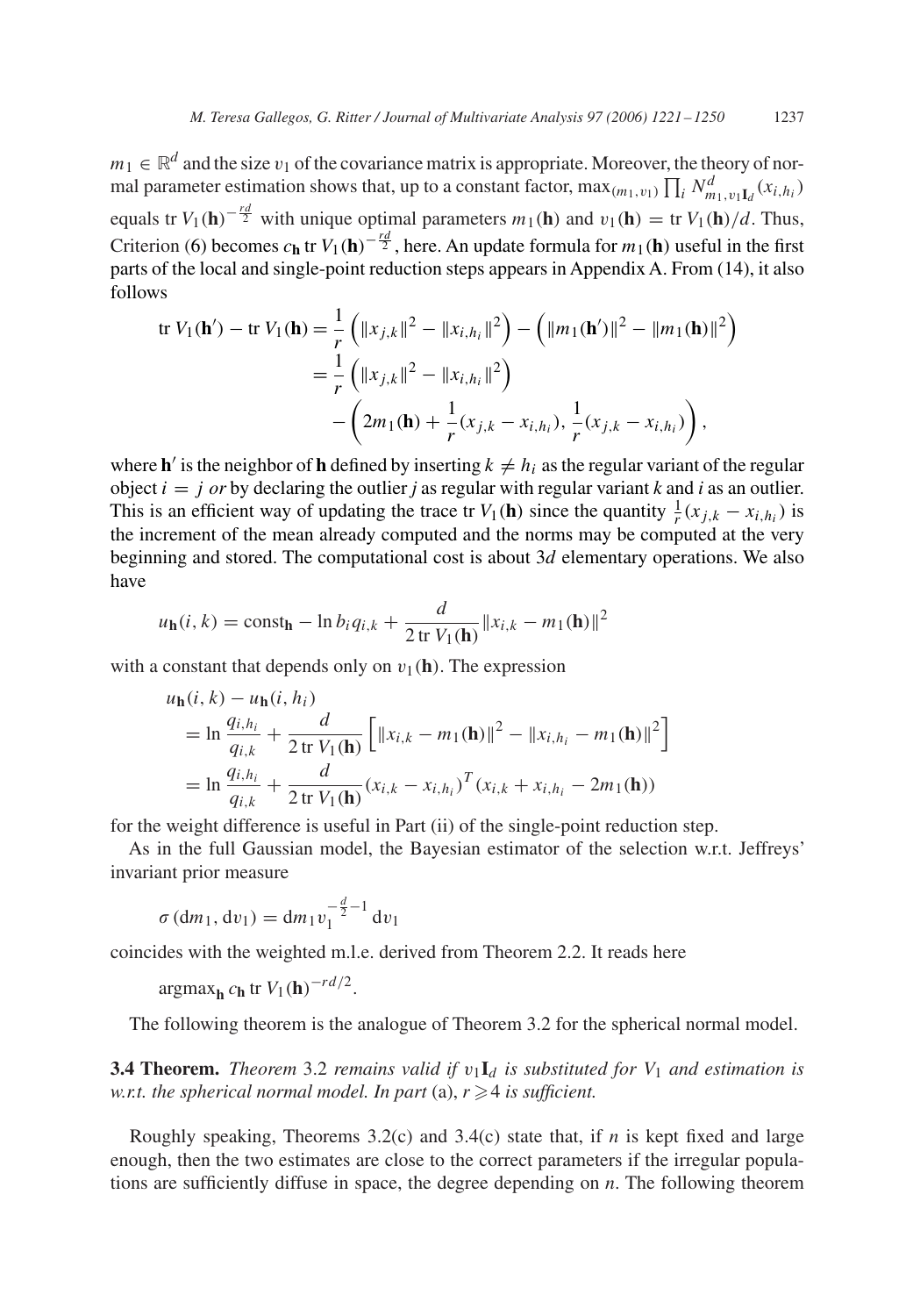differs from these statements in that the order of the two limits is reversed. It states that, if the diffusion of the irregular population is kept fixed at a sufficiently high level, then the estimates are close to the correct values for all sufficiently large *n*. We restrict matters to data sets without outliers,  $r = n$ , here.

**3.5 Theorem.** Let  $(Z_i)_{i\geq 1}$  be an independent sequence of regular objects satisfying  $(SV_r)$ , and assume that the sequence  $(b_i)_i$  of numbers of variants is generated by tossing a (pos*sibly) biased, b-sided coin distributed according to*  $(s_1, \ldots, s_b)$ . *Assume that*  $Z_{i,1}$ ,  $i \geqslant 1$ , *is d*-dimensional standard normal and that all subsequences  $(Z_i)_{i=i}$ ,  $j \in 1..b$ , are identically  $distributed.$  Then,  $for$  all  $\varepsilon > 0$ , there exists  $\eta > 0$  such that

 $\limsup_n ||m_1(\mathbf{H}^*(n))|| \leq \varepsilon$  *and*  $1 - \varepsilon \leq \liminf_n v_1(\mathbf{H}^*(n)) \leq \limsup_n v_1(\mathbf{H}^*(n)) \leq 1$ , *P*-*a.s., P*-*a.s., if*  $f_{Z_i \hat{1}}[z_i \hat{1} | Z_i] = z_i 1] \le \eta$  for all  $z \in \mathbb{R}^{b_i d}$ .

*3.6. Elliptical symmetry*

The tail of the normal distribution is too light to fit some real-world distributions occurring in practical applications; cf., e.g., [\[31\].](#page-29-0) A remedy is the use of elliptically symmetric distributions. They are specified by three quantities: a radial function  $\varphi : \mathbb{R}_+ \to \mathbb{R}_+$ describing the tail decay, usually strictly decreasing, the mean vector  $m_1$ , and the covariance matrix  $V_1$ . The radial function is normalized and assumed to be given. The density is

$$
f_{Z_{i,1}}(z) = \det V_1^{-1/2} \varphi \left( \sqrt{(z - m_1)^T V_1^{-1} (z - m_1)} \right)
$$

Three cases may be distinguished:  $- \ln \varphi$  convex, linear, or concave. In the normal case,  $-\ln \varphi(s) = s^2/2 + \text{const}$  is convex, in the exponential case,  $-\ln \varphi(s) = \lambda s + \text{const}$  is linear, and for Pearson's type-VII family, e.g.,  $-\ln \varphi(s) = \frac{\lambda}{2} \ln(1 + s^2/\eta)$  is concave. The last-mentioned family has the heaviest tail.

.

For the parameter  $\gamma$ , we choose again the pair  $(m_1, V_1)$  as in the full normal case. Maronna [\[19\]](#page-29-0) showed that the ML-estimators of these two parameters exist under the same assumption made for the normal family. In general, its computation is much more demanding and requires a fixed-point algorithm. Since the computational cost of  $ML_{m_1}$  and  $ML_{V_1}$  cannot be neglected, the naive estimators  $m_1(\mathbf{h})$  and  $V_1(\mathbf{h})$ , which result from the method of moments, may be employed as a heuristic, instead.

As in the normal case, the optimum selection  $h^*$  is invariant with respect to affine transformations and the estimates of  $m_1$  and  $V_1$  are equivariant. Finally, we have

$$
u_{\mathbf{h}}(i,k) = \text{const}_{\mathbf{h}} - \ln b_i q_{i,k}
$$
  
- 
$$
\ln \varphi \left( \sqrt{(x_{i,k} - \text{ML}_{m_1}(x_{\mathbf{h}}))^T \text{ML}_{V_1^{-1}}(x_{\mathbf{h}})(x_{i,k} - \text{ML}_{m_1}(x_{\mathbf{h}}))} \right).
$$

with a constant that depends only on  $V_1(\mathbf{h})$ .

#### *3.7. Exponential families*

A Lebesgue-continuous exponential family with natural parameter  $\gamma \in \Gamma \subseteq \mathbb{R}^q$  is specified by the Lebesgue densities

$$
f_{\gamma}(z) = c_{\gamma}^{-1} e^{-\gamma \cdot S(z)},
$$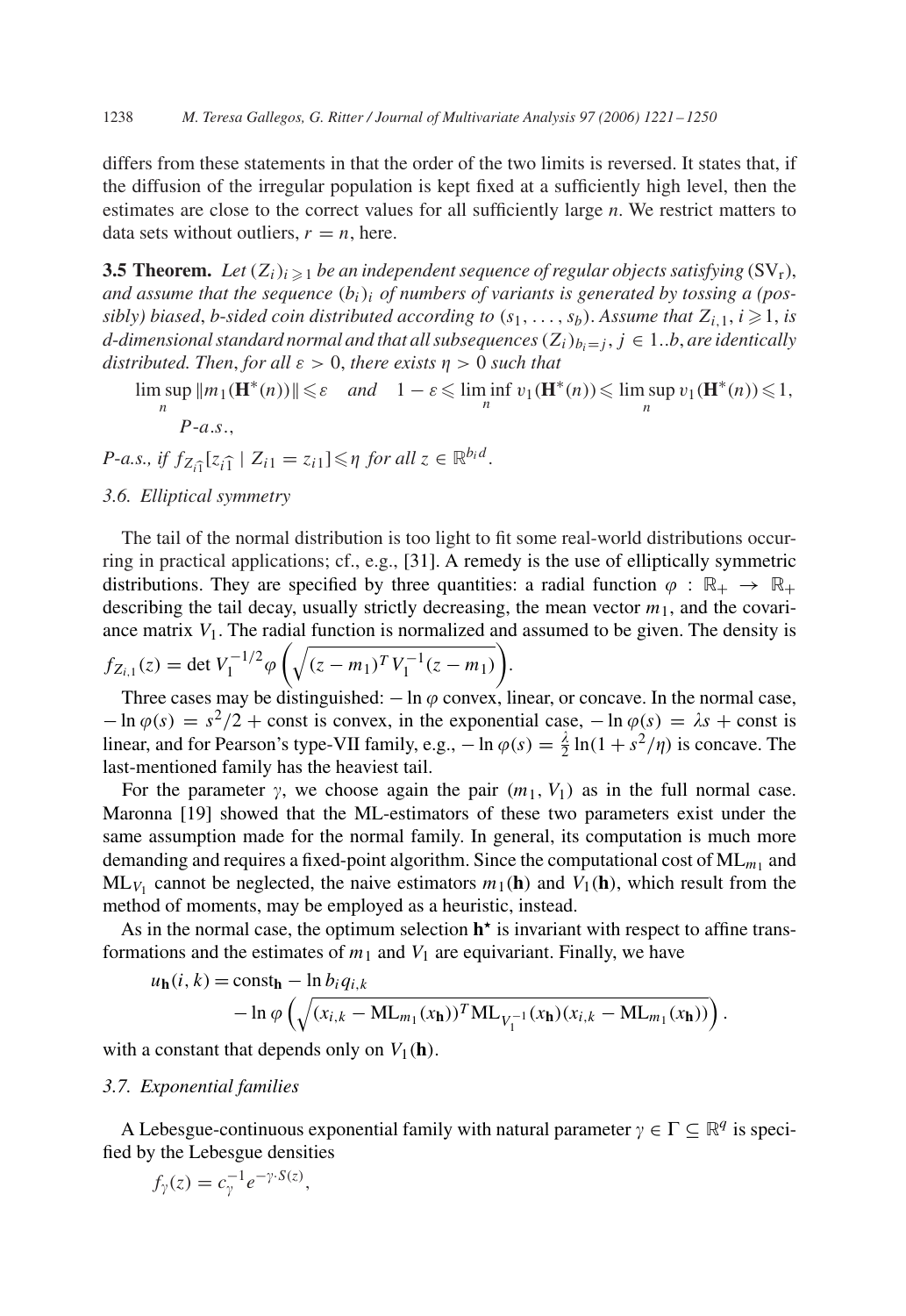<span id="page-18-0"></span>where  $S : \mathbb{R}^d \to \mathbb{R}^q$  is the generating statistic of the family and  $c_\gamma = \int_{\mathbb{R}^d} e^{-\gamma \cdot S(z)} dz$ is the partition function, the normalizing constant. For details, we refer the reader to the monography [\[2\].](#page-28-0)

All members  $f_{\gamma}$  of an exponential family are measure-theoretically equivalent. Let *R* be their joint support and assume that the exponential family has full rank. The closed convex hull  $C = \overline{conv} R$  of R plays a key role. The ML-estimate of  $\gamma$  for *z* exists if and only if  $S(z)$ lies in its interior. Therefore, (GP1) is satisfied if and only if, for any selection **h**, the cross section  $x_h$  belongs to this interior. If, moreover, the cumulant transform  $\ln c(\gamma)$  is steep then the m.l.e.  $\gamma(\mathbf{h})$  is determined by the moment equation  $E_{\gamma(\mathbf{h})}S = S(x_{\mathbf{h}})$ . Moreover, we have

$$
u_{\mathbf{h}}(i,k) = \text{const}_{\mathbf{h}} - \ln b_i q_{i,k} + \gamma(\mathbf{h}) S(x_{i,k})
$$

with a constant that depends only on  $\gamma(\mathbf{h})$ .

The Bayesian estimator of the selection **h** w.r.t. the conjugate prior density with parameter  $s \in \mathbb{R}^q$ ,  $f_s(\gamma) = c_\gamma^{-1} e^{-\gamma \cdot s}$ , is given by the criterion

$$
\operatorname{argmax}_{\mathbf{h}} c_{\mathbf{h}} \int_{\Gamma} c_{\gamma}^{-2} f_{s+S(x_{\mathbf{h}})}(\gamma) d\gamma.
$$

#### *3.8. A coin-tossing model*

We next consider a discrete model with sample space  $E = (1, s)^d$ . The regular variants are generated by tossing *d* independent, possibly biased, *s*-sided coins. Here, condition (GP<sub>1</sub>) is always satisfied. The parameter  $\gamma$  is an  $s \times d$  table **p** of real numbers  $p_{y,m} \ge 0$ whose columns sum to 1. Each variant  $x \in E$  generates a path in this table that visits each column exactly once. Its probability is the product of the entries along the path,

$$
f_{\mathbf{p}}(x) = \prod_{m=1}^{d} p_{x_m,m}.
$$

Given a selection **h**, let  $n_{y,m}(\mathbf{h}) = #\{i \mid x_{i,h_i,m}=y\}$  be the frequency of the outcome *y* at entry *m* taken over the *r* selected variants. The frequencies sum up to *rd*. The m.l.e. of the table consists of the relative frequencies  $n_{y,m}(\mathbf{h})/r$ ,  $y \in 1..s$ ,  $m \in 1..d$ , and, up to a multiplicative constant, the maximum value of the log-likelihood function, max<sub>p</sub> ln  $f_p(x_h)$ , equals their negative entropy. Thus, the ML-estimate of **h** is the selection that minimizes this entropy. The quantities  $u_h(i, k)$  become

$$
u_{\mathbf{h}}(i,k) = -\ln b_i q_{i,k} - \sum_m \ln \frac{n_{x_{i,k,m},m}(\mathbf{h})}{r}.
$$

Reasonable methods for optimizing the likelihood are proposed in [2.6\(](#page-12-0)b), in particular multistart iteration of local reduction steps combined with Metropolis. It means replacing in *u*<sub>**h**</sub> the relative frequencies  $n_{y,m}/r$  with  $n'_{y,m}/(r-1)$ , where the prime indicates omission of the "current" line. Note that the probability estimates are now based on *r*−1 observations. It becomes even more efficient if, instead of the maximum likelihood, Laplace's Law of Succession is used for estimating the probabilities  $p_{y,m}$ . Then the numbers  $(n'_{y,m} + 1)$ /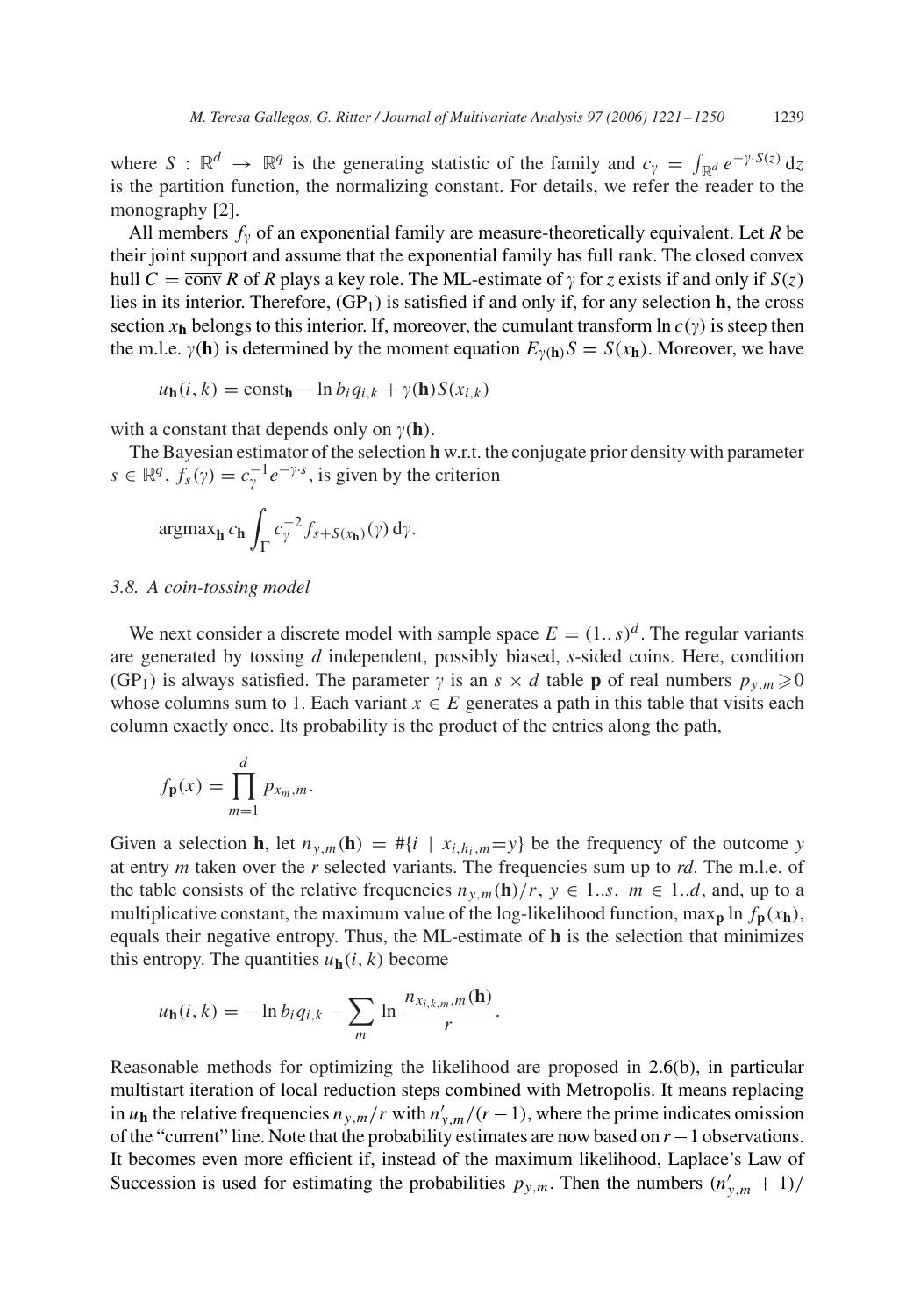<span id="page-19-0"></span> $(r-1+s)$  replace the relative frequencies  $n'_{y,m}/(r-1)$ . In the extreme case of a data set consisting of one line one obtains the unbiased prior 1*/s*.

Let us compare the criterion obtained in Theorem 2.2 with the MAP-criterion based on the integrated likelihood. In view of [\(5\)](#page-7-0), we have with the notation above

$$
f_{\mathbf{p}}(x_{\mathbf{h}}) = \prod_{i=1}^{n} \prod_{m=1}^{d} p_{x_{i,h_i,m},m} = \prod_{m=1}^{d} \prod_{y \in 1...s} p_{y,m}^{n_{y,m}(\mathbf{h})}.
$$
 (13)

Geometrically, the parameter space is the *d*-fold product of  $(s - 1)$ -dimensional unit simplices. It is reasonable to endow it with the uniform prior. Up to the factor *s*! *<sup>d</sup>* , the integral of (13) w.r.t. this prior equals

$$
\int f_{\mathbf{p}}(x_{\mathbf{h}}) \, \mathrm{d} \mathbf{p} \propto \prod_{m=1}^d \int \prod_{y=1}^s p_{y,m}^{n_{y,m}(\mathbf{h})} \, \mathrm{d} p_m.
$$

Integration on the right-hand side extends over the  $(s - 1)$ -dimensional unit simplex  $\{p_m\}$  $\sum_{y} p_{y,m} \leq 1$ ,  $p_{y,m} \geq 0$ . Iterated integration of the beta function w.r.t.  $p_{y,m}$  shows that these integrals equal  $\frac{1}{(r+s)!} \prod_{y=1}^{s} n_{y,m}(\mathbf{h})!$ . Hence, the integrated likelihood is

$$
f_{T,X}(\pi_1^n, \mathbf{x}) \propto c_\mathbf{h} \int f_\mathbf{p}(x_\mathbf{h}) \, d\mathbf{p} \propto c_\mathbf{h} \prod_{m=1}^d \prod_{y=1}^s n_{y,m}(\mathbf{h})!
$$
.

This criterion differs from Theorem 2.2 which, in the present case, is the exponential of the negative entropy.

### **4. Two studies**

#### *4.1. A simulation study with normal data*

This simulation study applies the multi-point algorithm to four simulated fivedimensional data sets, each consisting of 500 objects with up to four variants. The regular variants are drawn from  $N_{m_1,\mathbf{I}_5}^5$  with  $m_1 = 0$ ,  $2e_1$  and the irregular variants are deterministic and defined by  $x_{i,h,k} = \alpha \sin(ihk)$ ,  $i \in 1..500$ ,  $h \in 1..b_i$ ,  $k \in 1..5$ , and  $\alpha = 3, 5.$  In all cases, the best target value is reached in one iteration of three or four reduction steps. Our implementation in C++ requires 0.01 s on a 1 GHz processor. No more than 10% of the estimated regular variants were actually generated as irregular ones; they happened to lie close to the center of the regular population. The parameters of the estimated regular variants are shown in Table [2.](#page-20-0)

#### *4.2. A problem from functional genetics*

We consider the well-known problem of *motif discovery* in genetics. It has received much attention since the genomes of a number of species, among them *Homo sapiens*, have become known in recent years. The genomes of pro- and eukaryotic species are DNA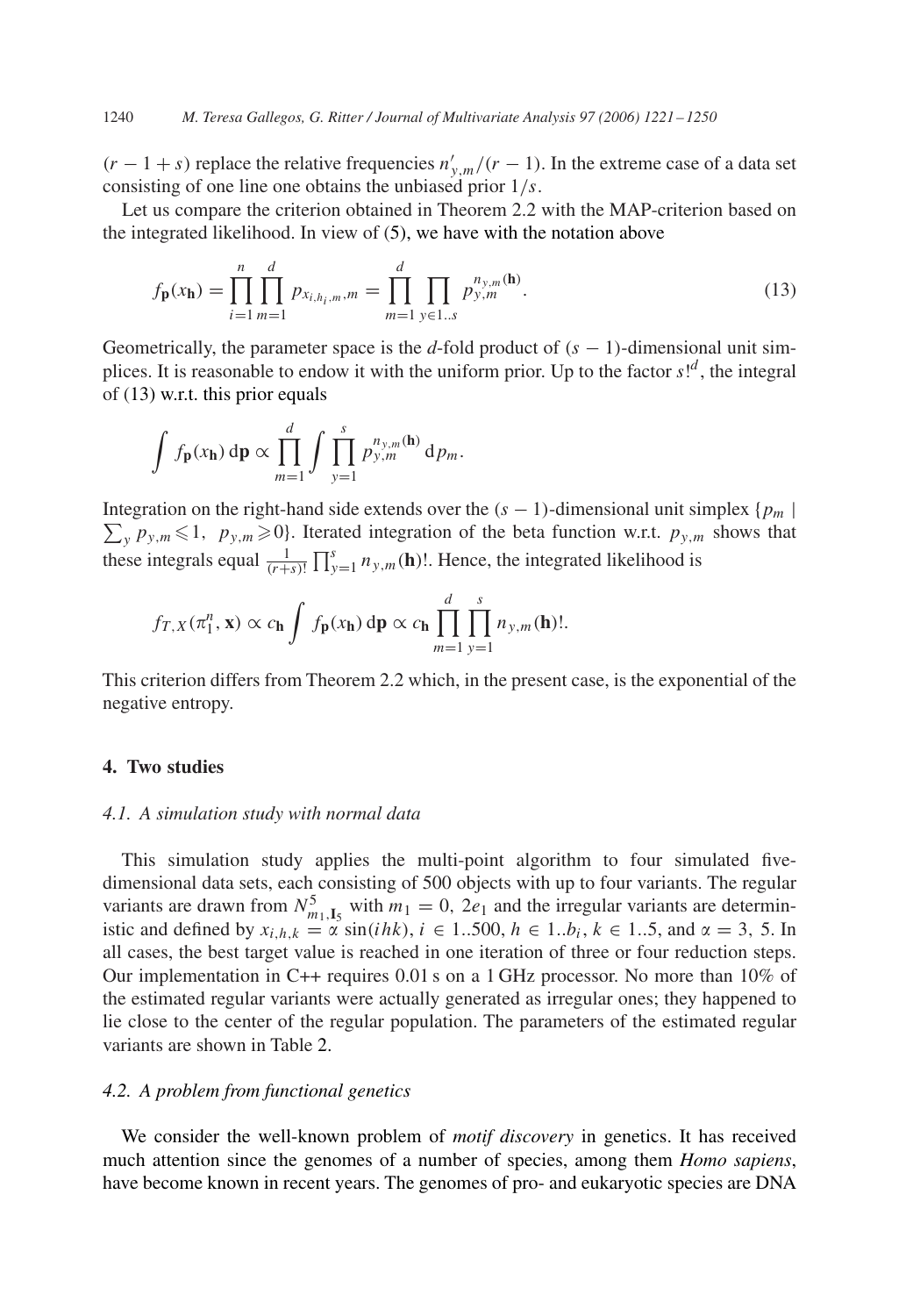<span id="page-20-0"></span>

| Table 2                                                                                                 |  |
|---------------------------------------------------------------------------------------------------------|--|
| Means and scatter matrices of the optimal solutions attained for the test runs described in Section 4.1 |  |

| $m_1 = [0 \ 0 \ 0 \ 0 \ 0]$                                                                                                                                                                                                                                                                                                                                                                                                                                                  | $m_1 = [2 \ 0 \ 0 \ 0 \ 0]$     |  |  |  |  |  |  |  |
|------------------------------------------------------------------------------------------------------------------------------------------------------------------------------------------------------------------------------------------------------------------------------------------------------------------------------------------------------------------------------------------------------------------------------------------------------------------------------|---------------------------------|--|--|--|--|--|--|--|
| $\begin{bmatrix} 0.061 & 0.014 & -0.013 & 0.062 & -0.046 \end{bmatrix}$ $\begin{bmatrix} 1.977 & 0.007 & -0.013 & 0.050 & -0.043 \end{bmatrix}$                                                                                                                                                                                                                                                                                                                              |                                 |  |  |  |  |  |  |  |
| $\alpha = 3 \left[\begin{array}{cccc} 0.884 \\ 0.023 & 0.942 \\ 0.087 & 0.007 & 0.986 \\ -0.043 & 0.042 & -0.047 & 0.955 \\ 0.037 & -0.013 & 0.075 & -0.019 & 0.992 \end{array}\right] \left[\begin{array}{cccc} 1.074 \\ 0.020 & 0.970 \\ 0.058 & 0.002 & 1.001 \\ -0.051 & 0.035 & -0.048 & 0.946 \\ 0.014 & -0.013 & 0$                                                                                                                                                   |                                 |  |  |  |  |  |  |  |
| $\begin{bmatrix} 0.047 & -0.002 & -0.014 & 0.046 & -0.047 \end{bmatrix}$ $\begin{bmatrix} 2.000 & 0.002 & -0.013 & 0.042 & -0.047 \end{bmatrix}$<br>$\alpha = 5 \left[ \begin{array}{cccc} 0.945 \\ 0.031 & 0.979 \\ 0.067 & 0.005 & 0.998 \\ -0.065 & 0.032 & -0.049 & 0.959 \\ 0.035 & -0.002 & 0.046 & -0.024 & 0.970 \end{array} \right] \left[ \begin{array}{cccc} 1.040 \\ 0.025 & 0.992 \\ 0.056 & 0.007 & 1.015 \\ -0.046 & 0.021 & -0.038 & 0.965 \\ 0.022 & 0.002$ | $-0.013$<br>$0.963\,\mathrm{J}$ |  |  |  |  |  |  |  |

strings made up of many copies of the purine-pyrimidine base pairs (adenine, thymine) (a,t) and (guanine, cytosine) (g,c). They contain the genes as special substrings. The genes hold the coding information for the production of specific proteins. Protein synthesis involves an intermediate step, the *transcription* of DNA into "messenger" RNA. It is catalyzed by an enzyme, the RNA polymerase. The spaces between genes are believed to have mainly regulatory function. The regions preceding the genes, the promoters, contain small specific gene precursor segments that serve as binding sites for special proteins, transcription factors that enhance or inhibit transcription and for the RNA polymerases. Among these segments are the classical boxes, for instance, the Pribnow box TATAAT in prokaryotes located 10 base pairs upstream of the initiation point of transcription and the perfect palindrome<sup>3</sup> TATA in eukaryotes. In few instances, these motifs are fully reproduced, in the others at least to a high degree. The monography [\[7\]](#page-28-0) offers a good account of the genetic background.

The binding of a biomolecule and a DNA segment is a complex process governed by the 3D molecular shapes, by van der Waals, electrostatic, and hydrophobic forces and by hydrogen bonds. It is surprising that the binding sites can be captured to a high degree by simple statistical models. About 20 years ago, a motif in the genome of *Escherichia coli* aroused the interest of some statisticians and computational biologists: the binding sites for the cyclic AMP receptor protein (CRP) in the promoters of 18 genes of *E. coli*, [\[38\].](#page-29-0) Experimental methods have identified 24 CRP-binding sites of length *d* = 22, all approximate representatives of their consensus pattern \*\*\*tgtga\*\*\*\*\*\*tcaca\*\*\*, a perfect palindrome, see Table [3.](#page-21-0) The central segment of length 16 contains two highly conserved regions of length five, each. The asterisks indicate positions of little sequence preference. Although these sites cannot be discerned by the human eye, it is possible to characterize and locate them by statistical and computational means.

<sup>&</sup>lt;sup>3</sup> A genetic pattern is called a palindrome if its reverse equals its complement defined by swapping a  $\leftrightarrow$  t,  $c \leftrightarrow g$ .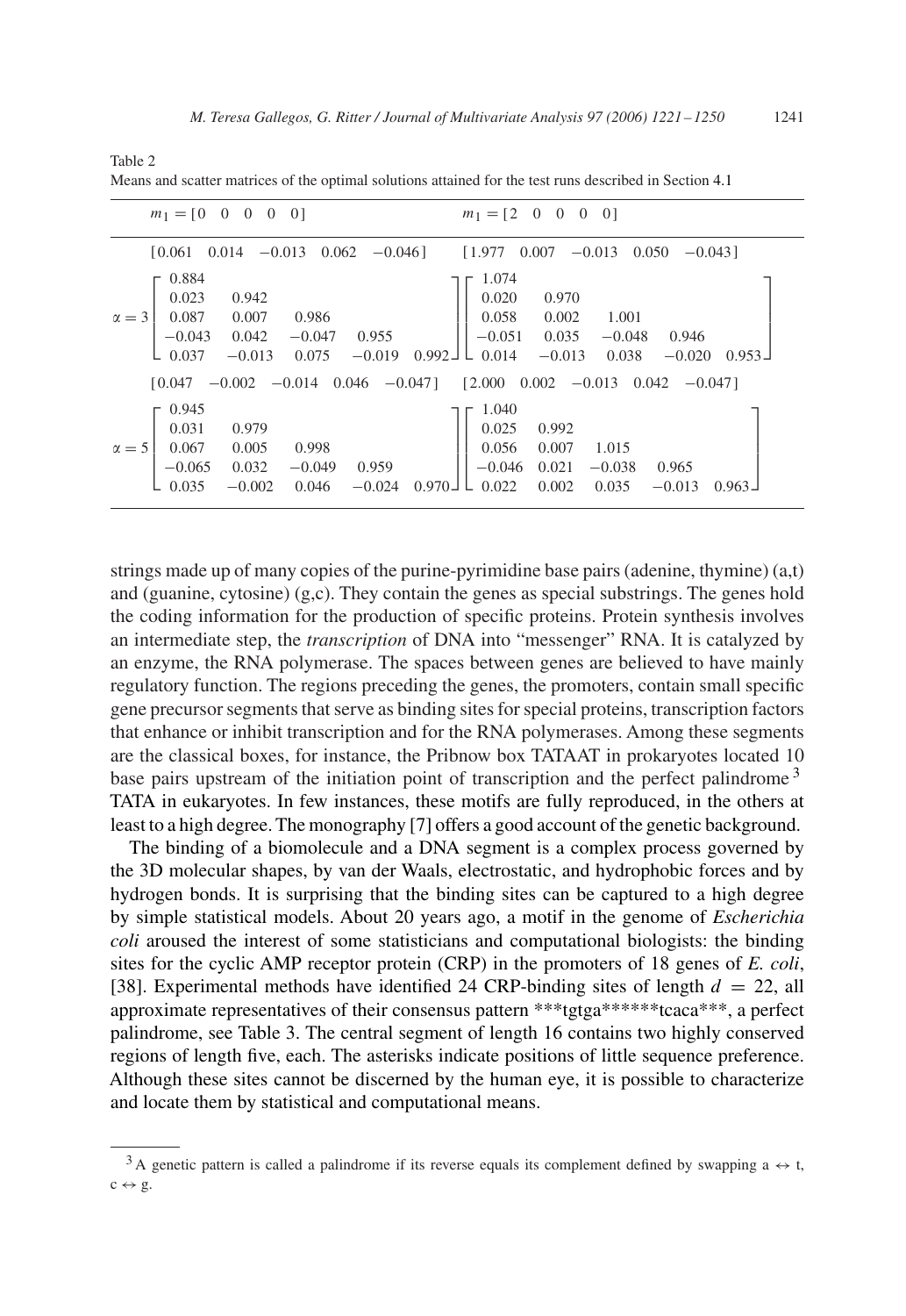The logical production of the second in the search of the search of the search of the search of the search of the search of the search of the search of the search of the search of the search of the search of the search of

<span id="page-21-0"></span>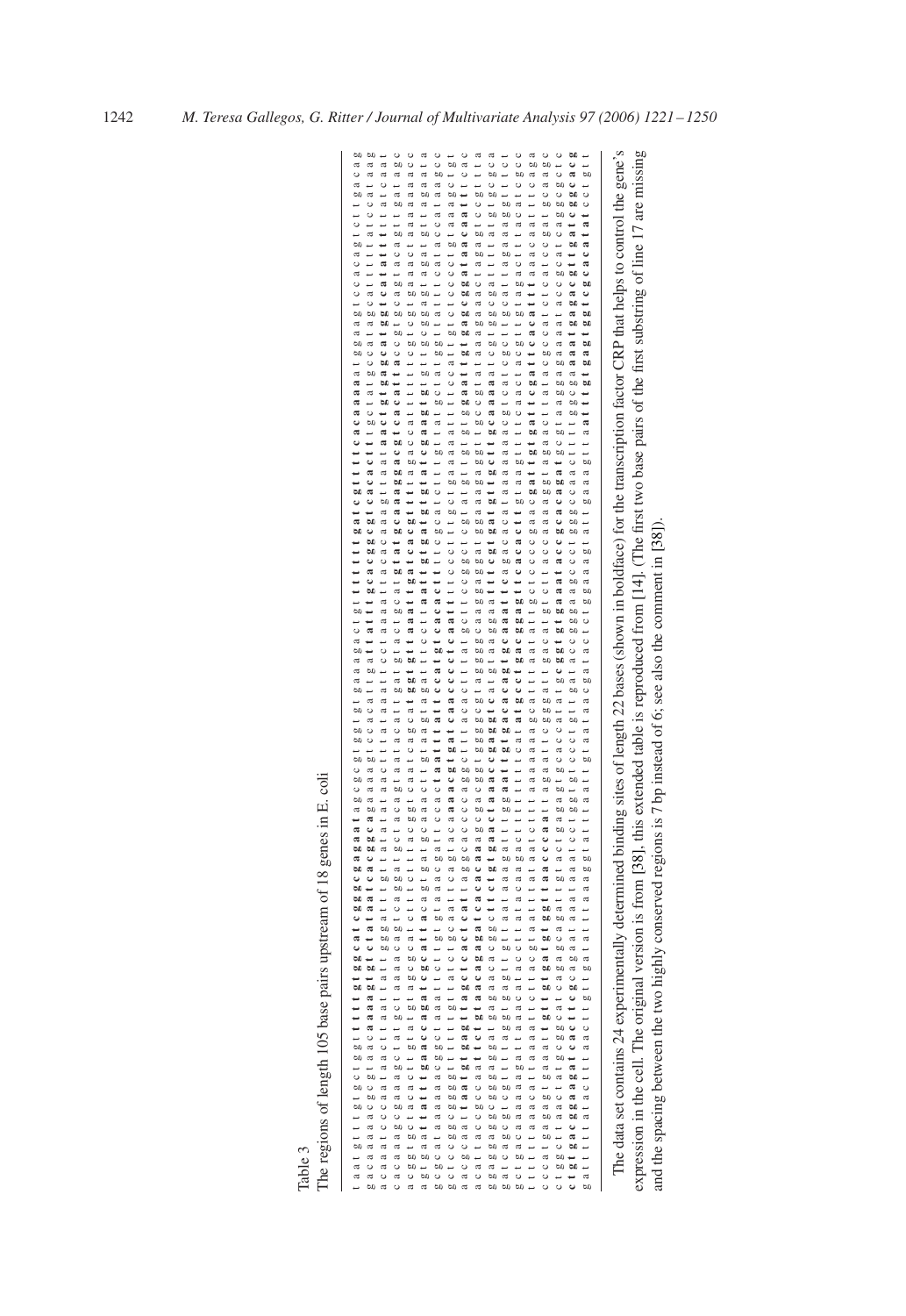Table 4 Table of estimated probabilities of the central 16 bases for the ML- and the MAP-estimator with integrated likelihood

|  |  |  |  |  |  |  | a 0.00 0.00 0.06 0.11 0.89 0.33 0.33 0.06 0.39 0.06 0.28 0.00 0.06 0.78 0.06 0.78 |  |
|--|--|--|--|--|--|--|-----------------------------------------------------------------------------------|--|
|  |  |  |  |  |  |  | c 0.11 0.11 0.06 0.06 0.11 0.28 0.22 0.22 0.00 0.22 0.22 0.00 0.83 0.00 0.83 0.11 |  |
|  |  |  |  |  |  |  | g 0.00 0.72 0.00 0.78 0.00 0.17 0.28 0.33 0.22 0.56 0.17 0.22 0.00 0.22 0.06 0.06 |  |
|  |  |  |  |  |  |  | t 0.89 0.17 0.89 0.06 0.00 0.22 0.17 0.39 0.39 0.17 0.33 0.78 0.11 0.00 0.06 0.06 |  |
|  |  |  |  |  |  |  |                                                                                   |  |

As indicated in the Introduction, this problem may be viewed in the light of variant selection. We estimate the starting positions of the central segments of length 16 of the binding sites. It is sufficient to extract all 90 substrings of length 16 from each of the 18 strings as variants. We use the standard model of inhomogeneous, independent, biased four-sided coins discussed in Section [3.8](#page-18-0) in a slightly more general context for the regular variants. Since there is no prior information on the positions of the binding sites, a natural choice for the priors  $q_i$  is uniformity. Each of the algorithms of Sections [2.3](#page-10-0) and [2.5](#page-11-0) may be applied in order to estimate the 4 by 16 table of parameters

$$
\begin{pmatrix} p_{a,1} \cdots p_{a,16} \\ p_{c,1} \cdots p_{c,16} \\ p_{g,1} \cdots p_{g,16} \\ p_{t,1} \cdots p_{t,16} \end{pmatrix}.
$$

Each column sums to 1 and corresponds to a coin and an entry in the motif. Our model actually finds those substrings as regular variants that produce the minimum empirical entropy. A similar model was already used in this context in [\[38\].](#page-29-0) However, our algorithms are different. They, too, readily find 16 of the experimentally determined binding sites in 18 rows, missing two and, of course, the double occurrences. Note that our algorithms are also applicable to strings of different lengths.

The estimated regular variants w.r.t. ML and the MAP-criterion with the integrated likelihood coincide. Hence, the same is true for the probability tables. The common table is Table 4. The maximum entries in each column yield the correct consensus sequence. Both estimators erroneously determine the two patterns starting from base pairs 54 and 23 in lines 7 and 8, respectively, as binding sites. Dedicated methods based on finer statistical models that take into account also the background noise identify between 16 and all observed binding sites. The authors of [\[11–13,](#page-28-0)[16\]](#page-29-0) propose Gibbs-sampling strategies, Bailey and Elkan [\[1\]](#page-28-0) design a clustering algorithm, and an overview is contained in [\[14\].](#page-28-0)

After the table of parameters has been estimated, other occurrences of the motif can be located as segments of high probability.

#### **Acknowledgments**

We thank the referees, whose comments much improved the paper. We are particularly grateful to the referee who pointed out the genetic example to us.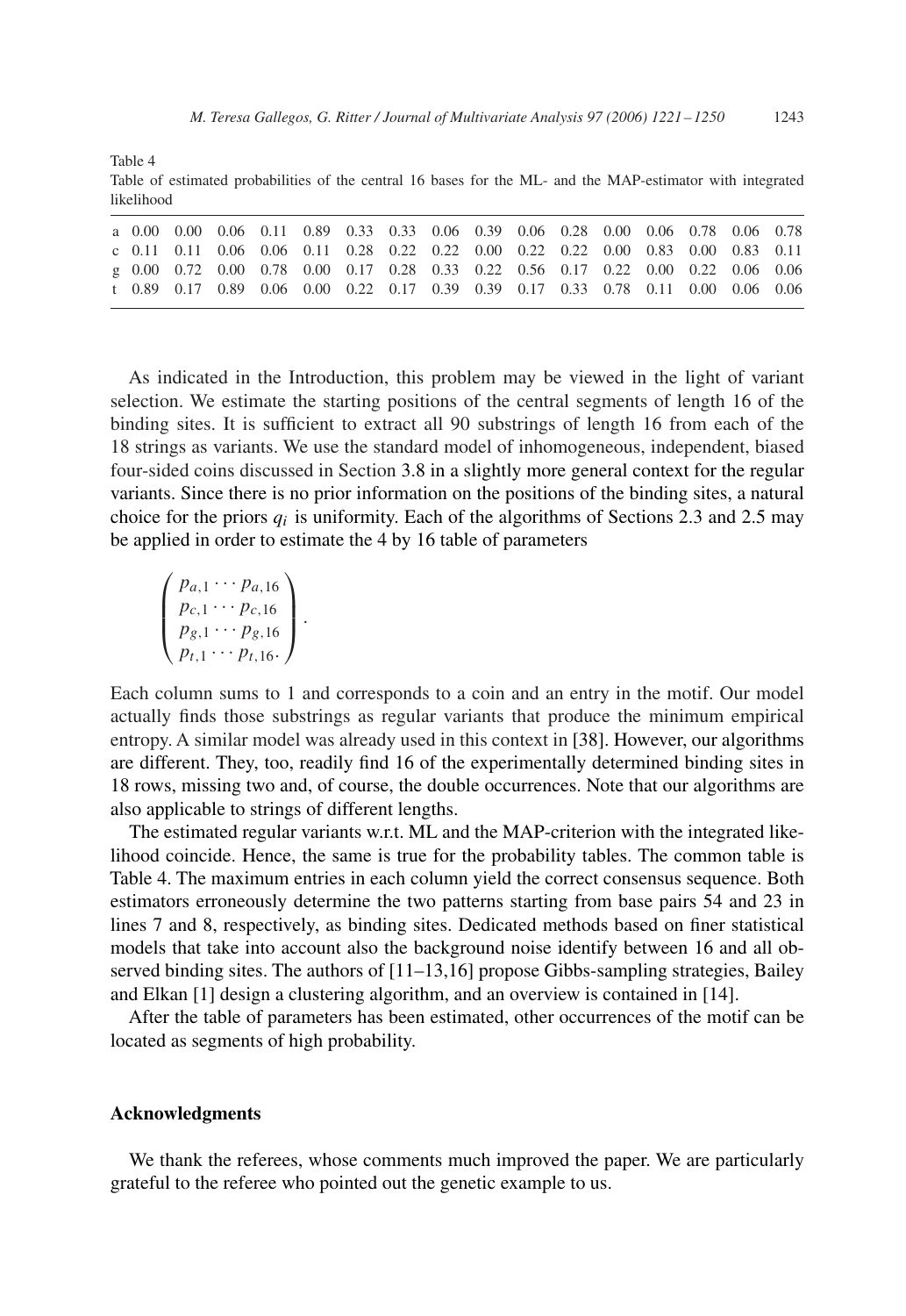## <span id="page-23-0"></span>**Appendix A. General update formulae**

We compile here some update formulae that are basic for the efficiency of the singlepoint algorithms. Let  $\mathbf{x} = (x_1, \ldots, x_r)$  be a data set and let  $\mathbf{x}_y = (x_1, \ldots, x_r, y)$  be obtained from **x** by attaching one more point *y*. It is well known and easily verified that the update of the sample mean is  $m(\mathbf{x}_y) = m(\mathbf{x}) + \frac{1}{r+1} (y - m(\mathbf{x}))$  and that of the SSP matrix is  $W(\mathbf{x}_y) = W(\mathbf{x}) + \frac{r+1}{r}(y-m(\mathbf{x}_y))(y-m(\mathbf{x}_y))^T$ . Let **h**' be the neighbor of **h** in the selection graph, Section [2.3,](#page-10-0) defined by inserting  $k \neq h_i$  as the regular variant of the regular object  $i = j$  *or* by declaring the outlier *j* as regular with regular variant *k* and *i* as an outlier. Two applications of each of these formulae yield the updates of the sample mean and the sample covariance matrix for the transition from **h** to a **h** .

(a) *Sample mean*:

$$
m_1(\mathbf{h}') = m_1(\mathbf{h}) + \frac{1}{r}(x_{j,k} - x_{i,h_i}).
$$
\n(14)

(b) *Sample covariance*:

$$
V_1(\mathbf{h}') - V_1(\mathbf{h})
$$
  
=  $\frac{1}{r-1} (x_{j,k} - m_1(\mathbf{h}')) (x_{j,k} - m_1(\mathbf{h}'))^T$   
 $-\frac{1}{r-1} (x_{i,h_i} - m_1(\mathbf{h})) (x_{i,h_i} - m_1(\mathbf{h}))^T.$  (15)

#### (c) *Inverse of sample covariance*:

Let *A* be a regular *d* by *d* matrix, let  $b \in \mathbb{R}^d$ , and let  $\gamma \in \mathbb{R}$ . According to [\[18\],](#page-29-0) A.2.4(V), if the inverse of  $(A + \gamma bb^T)^{-1}$  exists, then it is computed from  $A^{-1}$  and *b* in the following way:

$$
(A + \gamma bb^T)^{-1} = A^{-1} - \frac{1}{\frac{1}{\gamma} + b^T (A^{-1}b)} (A^{-1}b)(A^{-1}b)^T.
$$
 (16)

The number of elementary operations  $(+,-,*,')$  needed for (16) is  $3 d^2 + \mathcal{O}(d)$ . According to (15), a double application of this identity yields an update formula for the inverse of the new sample covariance matrix *V*<sub>1</sub>(**h**<sup>'</sup>). Therefore, the cost of computing *V*<sub>1</sub>(**h**<sup>'</sup>)<sup>-1</sup> from *V*<sub>1</sub>(**h**)<sup>−1</sup> is  $6d^2 + O(d)$ .

(d) *Determinant of sample covariance*:

The update is obtained from  $(15)$  and  $(16)$  again by a double application of the identity

$$
\det(A + \gamma bb^T) = (1 + \gamma b^T (A^{-1}b)) \det A.
$$

There is essentially no additional computational cost after the inverse has been computed.

## **Appendix B. Proofs**

**Proof of Lemma 2.1.** Regularity of  $T_i$  for a regular object *i* implies

$$
P[T_i = \pi_i \mid L_i = 1] = \frac{q_{i,h_i}}{(b_i - 1)!}
$$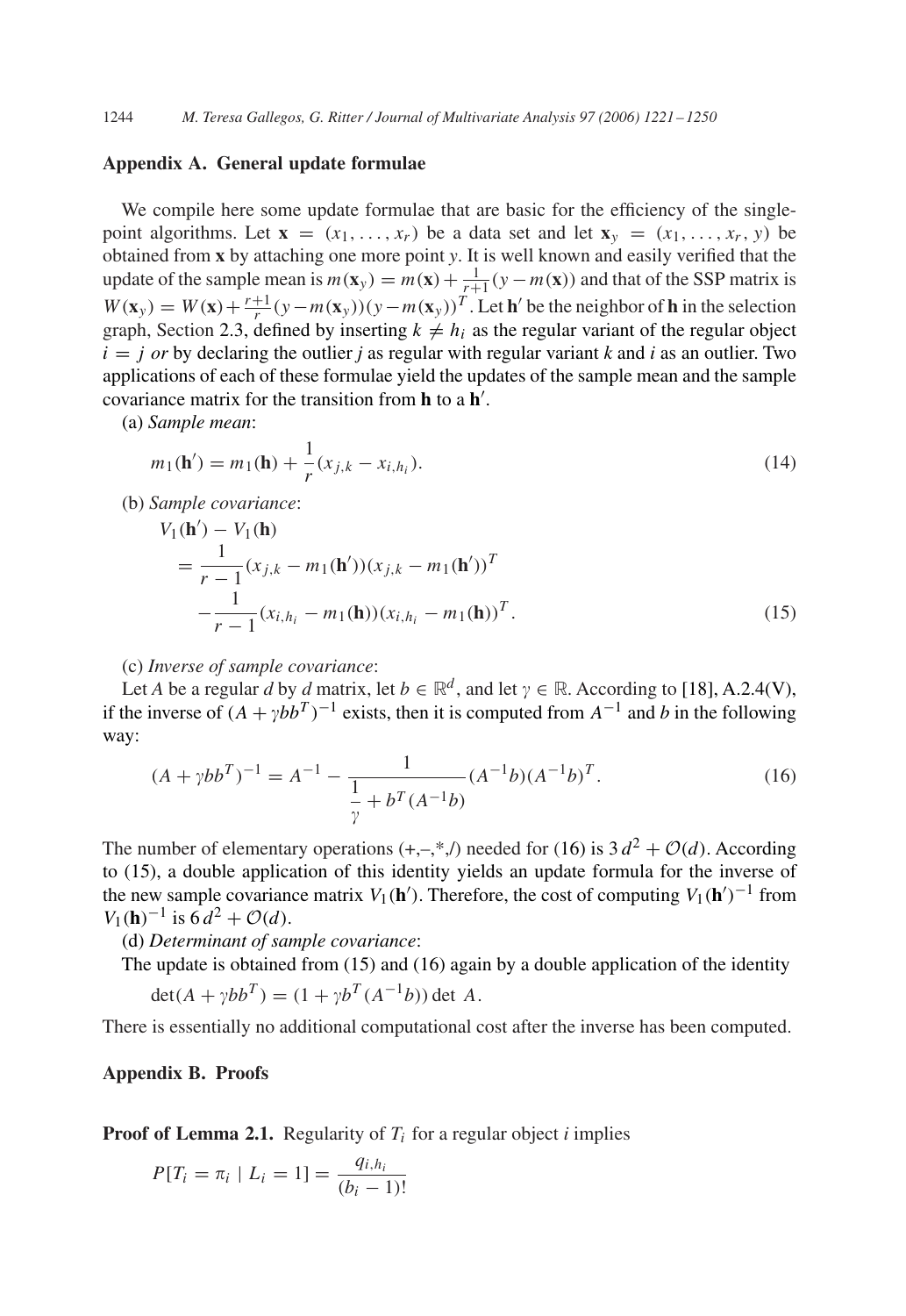<span id="page-24-0"></span>for all  $\pi_i$  such that  $\pi_i^{-1}(1) = h_i$ . On the other hand,

$$
P[T_i = \pi_i \mid L_i = 0] = \frac{1}{b_i!}.
$$

By independence of the family  $(T_i)_i$  given *L* and by the independence of the permutations  $T_i$  and the  $L_i$ 's given  $L_i$ , we have

$$
P[T = \pi | L = I] = \prod_{i=1}^{n} P[T_i = \pi_i | L = I] = \prod_{i=1}^{n} P[T_i = \pi_i | L_i = l_i]
$$

$$
= \prod_{i:l_i=1} \frac{q_{i,h_i}}{(b_i - 1)!} \prod_{i:l_i=0} \frac{1}{b_i!} = C c_{\mathbf{h}}.
$$

**Proof of Theorem 2.2.** Since there are only finitely many sequences **h** and by assumption  $(GP_1)$ , we may apply the Principle of Dynamic Optimization to the weighted likelihood [\(5\)](#page-7-0) to write

$$
\max_{\mathbf{l},\mathbf{h},\gamma} c_{\mathbf{h}} f_{\mathbf{l},\gamma}(x_{\mathbf{h}}) = \max_{\mathbf{l},\mathbf{h}} c_{\mathbf{h}} \max_{\gamma} f_{\mathbf{l},\gamma}(x_{\mathbf{h}}) = \max_{\mathbf{l},\mathbf{h}} c_{\mathbf{h}} f_{\mathbf{l},\gamma(\mathbf{h})}(x_{\mathbf{h}}).
$$

**Proof of Proposition 2.4.** The first inequality in the chain

$$
c_{\mathbf{h}_{\text{new}}} f_{\gamma(\mathbf{h}_{\text{new}})}(x_{\mathbf{h}_{\text{new}}}) \geqslant c_{\mathbf{h}_{\text{new}}} f_{\gamma(\mathbf{h})}(x_{\mathbf{h}_{\text{new}}}) \geqslant c_{\mathbf{h}} f_{\gamma(\mathbf{h})}(x_{\mathbf{h}}) \tag{17}
$$

follows from m.l. estimation  $f_{\gamma(h_{new}})(x_{h_{new}}) \ge f_{\gamma(h)}(x_{h_{new}})$  and the second is just inequality [\(8\)](#page-10-0). Hence, Parts (a) and (b).

If there is equality in (a) then the first inequality in (17) is an equality. Hence,  $f_{\gamma(\mathbf{h}_{new})}$  $(x_{h_{new}}) = f_{\gamma(h)}(x_{h_{new}})$  and the first part of Claim (c) follows from the uniqueness assumption. If  $f_{ML_{\gamma}(z)}(z) = \max_{\gamma} f_{\gamma}(z)$  depends only on  $ML_{\gamma}(z)$  then  $\gamma(\mathbf{h}_{new}) = \gamma(\mathbf{h})$  implies  $f_{\gamma(\mathbf{h}_{\text{new}})}(x_{\mathbf{h}_{\text{new}}}) = f_{\gamma(\mathbf{h})}(x_{\mathbf{h}})$  and, hence, the remaining claim.  $\square$ 

**Proof of Theorem 3.2.** (a) Let  $r_0 \geq r$  be the number of regular objects actually contained in the data set of *n* elements. Without loss of generality, they are the first  $r_0$  objects. Let **h** =  $(h_i)_{i_i=1}$  be some fixed selection. Let  $P_{-1} := \{i \in 1..r_0 \mid l_i = 1, h_i = 1\}, P_1 := \{i \in 1..r_i\}$  $1..r_0 | l_i = 1, h_i \neq 1$ ,  $P_0 := {i \in (r_0 + 1)..n | l_i = 1}$ , a partition of the support of **h**. If  $#P_{-1} > 0$ , let  $\overline{Z}_{-1}$  be the random (sample) mean of all  $Z_{i,1}$  such that  $i \in P_{-1}$  and, if  $#P_j > 0$ ,  $j \in 0.1$ , let  $\overline{Z}_j$ ,  $\overline{U}_j$  and  $\overline{\psi}_j$  be the random (sample) mean of all  $Z_{i,h_j}$ ,  $U_{i,h_i}$  and  $\psi_{i,h_i}$  such that  $i \in P_i$ . Our proof is based on the identity

$$
V_1(\mathbf{h}) = \frac{1}{r} \sum_{j=-1}^{1} \sum_{i \in P_j} (Z_{i,h_i} - \overline{Z}_j)(Z_{i,h_i} - \overline{Z}_j)^T + \sum_{-1 \le j < k \le 1} \frac{\#P_j}{r} \frac{\#P_k}{r} (\overline{Z}_j - \overline{Z}_k)(\overline{Z}_j - \overline{Z}_k)^T,
$$

( <sup>∅</sup> := 0) which follows from [\[4, Lemma A.3\],](#page-28-0) applied to the partition {*P*−1*, P*1*, P*0} of the support of **h**. In terms of the random vectors  $Z_{i,1}$  and  $U_i$ ,  $1 \leq i \leq n$ , this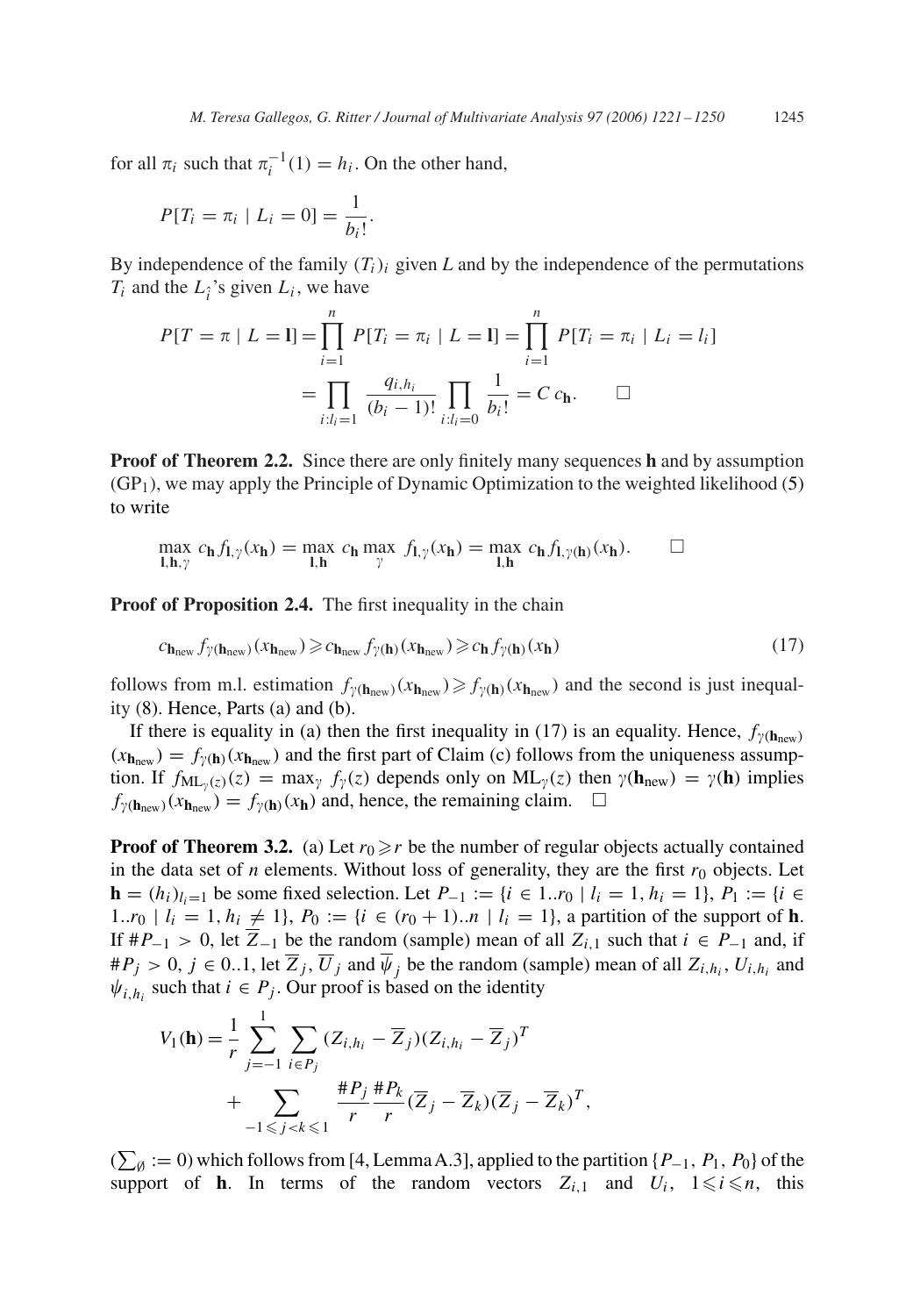equality reads

$$
V_{1}(\mathbf{h}) = \frac{1}{r} \sum_{i \in P_{-1}} (Z_{i,1} - \overline{Z}_{-1})(Z_{i,1} - \overline{Z}_{-1})^{T}
$$
  
+ 
$$
\frac{1}{r} \sum_{j=0}^{1} \sum_{i \in P_{j}} \left[ \kappa_{j} (U_{i,h_{i}} - \overline{U}_{j}) + \psi_{i,h_{i}} - \overline{\psi}_{j} \right] \left[ \kappa_{j} (U_{i,h_{i}} - \overline{U}_{j}) + \psi_{i,h_{i}} - \overline{\psi}_{j} \right]^{T}
$$
  
+ 
$$
\frac{\#P_{-1}}{r} \sum_{j=0}^{1} \frac{\#P_{j}}{r} \left( \overline{Z}_{-1} - \kappa_{j} \overline{U}_{j} - \overline{\psi}_{j} \right) \left( \overline{Z}_{-1} - \kappa_{j} \overline{U}_{j} - \overline{\psi}_{j} \right)^{T}
$$
  
+ 
$$
\frac{\#P_{1}}{r} \frac{\#P_{0}}{r} \left[ (\kappa_{1} \overline{U}_{1} - \kappa_{0} \overline{U}_{0}) + (\overline{\psi}_{1} - \overline{\psi}_{0}) \right] \left[ (\kappa_{1} \overline{U}_{1} - \kappa_{0} \overline{U}_{0}) + (\overline{\psi}_{1} - \overline{\psi}_{0}) \right]^{T}.
$$

With the abbreviation  $\psi_{i,h_i} := \psi_{i,h_i} - \psi_i$ , it implies the following two estimates valid for  $j \in 0..1$ :

$$
rV_{1}(\mathbf{h}) \geqslant \sum_{i \in P_{j}} \left[ \kappa_{j} (U_{i,h_{i}} - \overline{U}_{j}) + \widehat{\psi}_{i,h_{i}} \right] \left[ \kappa_{j} (U_{i,h_{i}} - \overline{U}_{j}) + \widehat{\psi}_{i,h_{i}} \right]^{T}
$$
  

$$
\geqslant \kappa_{j} \left[ \kappa_{j} \sum_{i \in P_{j}} (U_{i,h_{i}} - \overline{U}_{j}) (U_{i,h_{i}} - \overline{U}_{j})^{T} + \sum_{i \in P_{j}} \left( \widehat{\psi}_{i,h_{i}} U_{i,h_{i}}^{T} + U_{i,h_{i}} \widehat{\psi}_{i,h_{i}}^{T} \right) \right]
$$
(18)

and

$$
V_{1}(\mathbf{h}) \geqslant \frac{1}{r} \sum_{i \in P_{-1}} (Z_{i,1} - \overline{Z}_{-1})(Z_{i,1} - \overline{Z}_{-1})^{T}
$$
  
+ 
$$
\frac{\#P_{-1} \#P_{j}}{r^{2}} \Big(\overline{Z}_{-1} - \kappa_{j} \overline{U}_{j} - \overline{\psi}_{j}\Big) \Big(\overline{Z}_{-1} - \kappa_{j} \overline{U}_{j} - \overline{\psi}_{j}\Big)^{T}.
$$
 (19)

We need two important consequences of Lebesgue continuity and independence of the random vectors  $U_i$ ,  $1 \leq i \leq n$ . If  $j \in 0$ . 1 is such that  $\#P_j \geq d+1$  then we have  $\sum_{i \in P_j} (U_{i,h_i} \overline{U}_j$ )( $U_{i,h_i} - \overline{U}_j$ )<sup>*T*</sup> > 0, *P*-a.s. and, if  $#P_j \ge 1$ , then  $\overline{U}_j \ne 0$ , *P*-a.s. These assertions are also true for  $Z_{i,1}$  instead of  $U_{i,h_i}$ .

Now, assume that **h** does not have the desired property, that is, assume  $#P_{-1} < r$ . If  $#P_{-1}$  ≤ *d* then  $#P_j$  ≥ *d* + 1 for *j* = 0 or *j* = 1 by the assumption *r* ≥ 3*d* + 1 and by the pigeon hole principle. Due to the first consequence above, the first matrix on the right in [\(18\)](#page-24-0) converges to infinity as  $\kappa_j \to \infty$ , *P*-a.s. Therefore, in this case, we have  $V_1(\mathbf{h}) \to \infty$ as  $\kappa_i \to \infty$ , *P*-a.s. In the opposite case (#*P*<sub>−1</sub> $\ge d$  + 1), equality [\(19\)](#page-24-0), *P*-a.s. regularity of the random (sample) covariance matrix  $S_{-1}$  of all  $Z_{i,1}$  such that  $i \in P_{-1}$ , and equality (16) in [\[4\]](#page-28-0) imply

$$
\det V_1(\mathbf{h}) \ge \det \left( \frac{\#P_{-1}}{r} S_{-1} \right) \left[ 1 + \frac{\#P_j}{r} \left( \overline{Z}_{-1} - \kappa_j \overline{U}_h - \overline{\psi}_j \right)^T \right. \\ \times S_{-1}^{-1} \left( \overline{Z}_{-1} - \kappa_j \overline{U}_j - \overline{\psi}_j \right) \right], \quad P\text{-a.s.}
$$
 (20)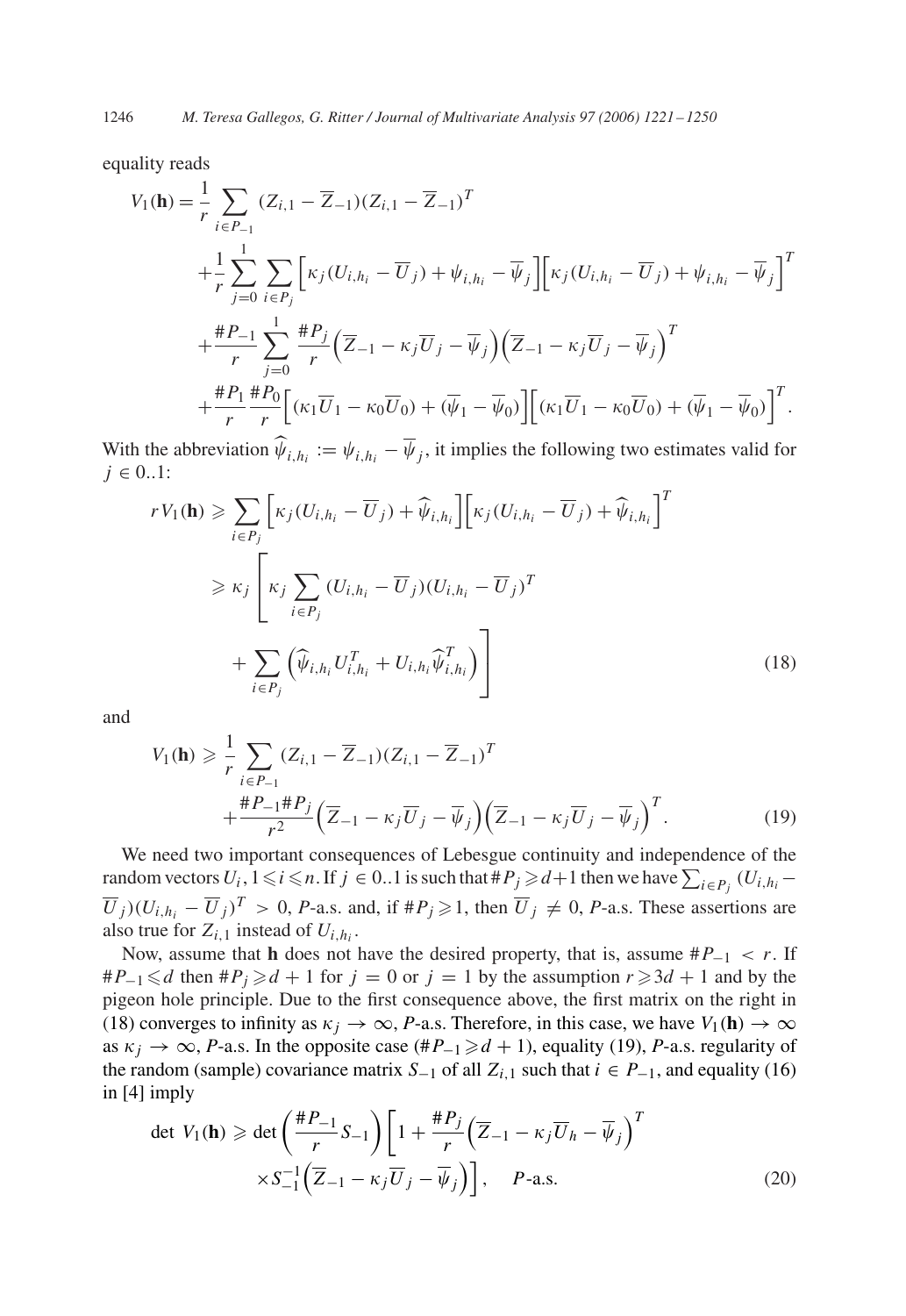<span id="page-26-0"></span>Now, by assumption, we have  $\#P_j \geq 1$  for some  $j \in 0.1$  and the second consequence above implies  $\overline{U}_i \neq 0$  *P*-a.s. Therefore, the (random) vector  $Y := \overline{Z}_{-1} - \kappa_i \overline{U}_i - \overline{\psi}_i$  tends to infinity *P*-a.s as  $\kappa_j \to \infty$ . Furthermore, denoting the largest eigenvalue of *S*<sub>−1</sub> by  $\rho > 0$ , we have  $Y^T S_{-1}^{-1} Y \geq \rho^{-1} ||Y||^2 \to \infty$  and  $(20) \to \infty$  $(20) \to \infty$  as  $\kappa_j \to \infty$ , *P*-a.s. This completes our proof since  $V_1(\mathbf{1}_r)$  is finite and det  $V_1(\mathbf{1}_r) < \infty$ , *P*-a.s., by square integrability of  $Z_{i,1}$ .

The assumption  $r = r_0(n)$  of part (b) guarantees that, at stage *n*, estimation of  $m_1$  and  $V_1$ is carried out with all regular objects up to *n*. Therefore, its proof is a standard application of the strong law of large numbers. Part (c) follows from (b).  $\Box$ 

A proof of Theorem 3.4 proceeds in the same way as that of Theorem 3.2 with the trace replacing the determinant. For a proof of Theorem 3.5, we first state and prove three lemmas.

**Lemma 1.** If  $Y_1$  is d-dimensional standard normal and if  $\alpha > 0$  then the function

$$
m \mapsto P[\|Y_1 - m\| \leq \alpha] = P_{Y_1}(B_{\alpha}(m)), \quad m \in \mathbb{R}^d
$$

*decreases continuously and strictly to zero as*  $\|m\| \to \infty$ .

**Proof.** For  $d = 1$ , the claims follow from continuity, symmetry, and monotonicity of the normal density function. The continuity being plain for all *d*, it remains to prove the decreasing property for  $d \ge 2$ . Let  $Y_1 = (X, U), X d$ -1-dimensional, *U* scalar (both standard normal and independent). By point symmetry, it is sufficient to compare  $m_1, m_2 \in \mathbb{R}^d$  of the form  $m_k = (0, \ldots, 0, m'_k)$ ,  $0 \le m'_1 < m'_2$ . By independence of *X* and *U*, we have

$$
P[\|(X, U) - (0, \dots, 0, m_2')\| \le \alpha] = P[\|X\|^2 + |U - m_2'|^2 \le \alpha^2]
$$
  
= 
$$
\int_0^{\alpha^2} P[|U - m_2'|^2 \le \alpha^2 - t] P_{\|X\|^2} (\mathrm{d}t). \tag{21}
$$

Using the claim for  $d = 1$ , we may conclude

$$
(21) < \int_0^{\alpha^2} P[|U - m_1'|^2 \le \alpha^2 - t] P_{\|X\|^2}(\mathrm{d}t) = P[\|(X, U) - (0, \dots, 0, m_1')\| \le \alpha]. \qquad \Box
$$

**Lemma 2.** Let  $Y_1$  be d-dimensional standard normal. For any  $\varepsilon > 0$ , there exists  $\alpha_0 > 0$ *such that, for all*  $m \in \mathbb{R}^d$ *, we have* 

$$
\int_0^{\alpha_0} P[\|Y_1 - m\|^2 > \alpha] \, \mathrm{d}\alpha \geq d - \varepsilon.
$$

**Proof.** The claim follows from Lemma 1 and

$$
\int_0^{\alpha_0} P[\|Y_1 - m\|^2 > \alpha] d\alpha \geqslant \int_0^{\alpha_0} P[\|Y_1\|^2 > \alpha] d\alpha \xrightarrow[\alpha_0 \to \infty]{} E\|Y_1\|^2 = d. \qquad \Box
$$

**Lemma 3.** Let  $Y = (Y_1, \ldots, Y_b)$  be a bd-dimensional random vector such that  $Y_1$  is d $d$ imensional standard normal. For all  $\varepsilon > 0$ , there exists  $\eta > 0$  such that, for all  $m \in \mathbb{R}^d$ ,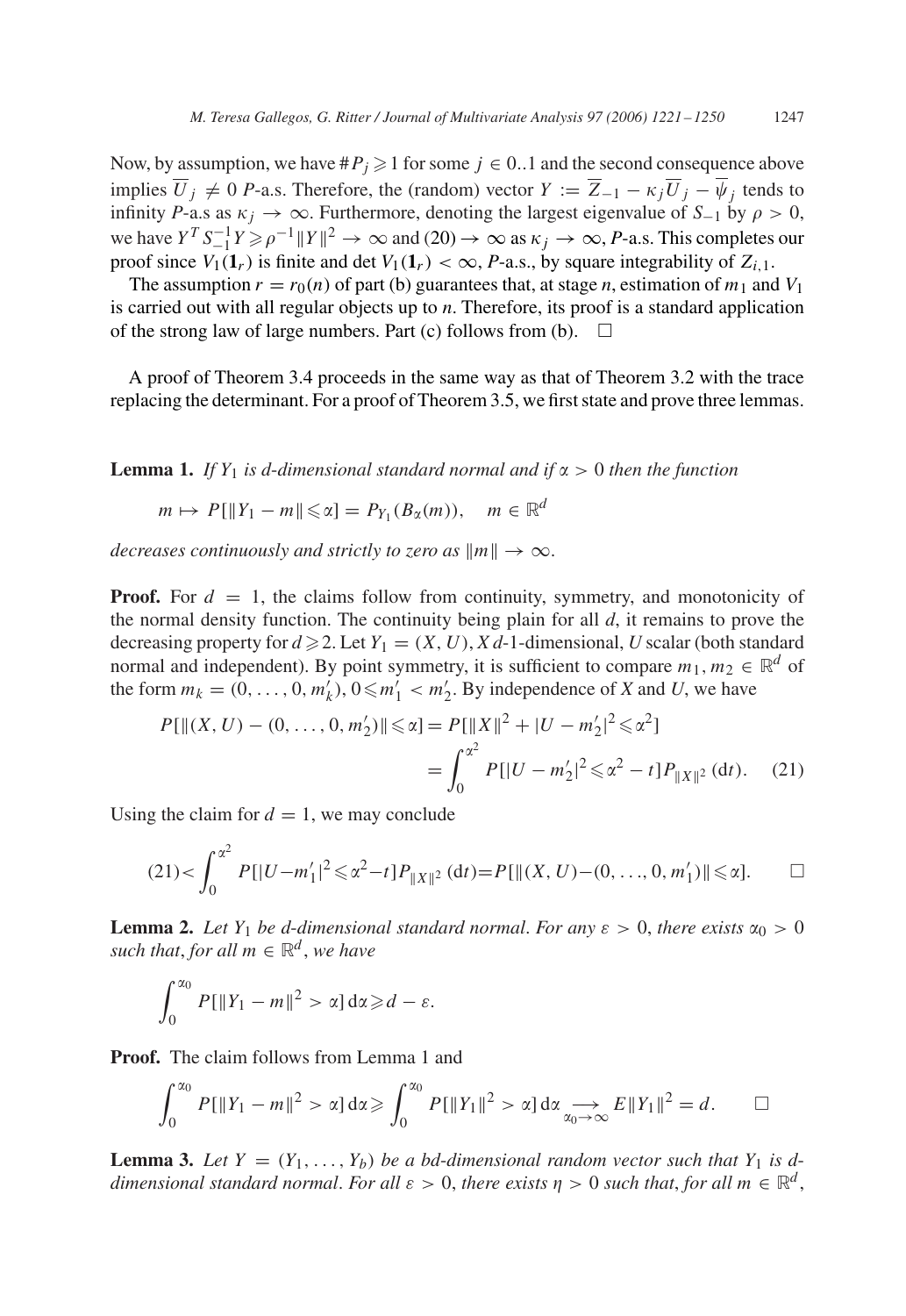*we have*

$$
E \min_{h} \|Y_h - m\|^2 \geq d - \varepsilon
$$

$$
\text{if } f_{Y_{\widehat{1}}}[y_{\widehat{1}} \mid Y_1 = y_1] \leq \eta \text{ for all } y \in \mathbb{R}^{bd}.
$$

**Proof.** We first compute ( $\land$  indicates the minimum of two numbers)

$$
E\left(\|Y_1 - m\|^2 \wedge \min_{h \geq 2} \|Y_h - m\|^2\right) = \int_0^\infty P[\|Y_1 - m\|^2 \wedge \min_{h \geq 2} \|Y_h - m\|^2 > \alpha] d\alpha = \int_0^\infty E\left(\mathbf{1}_{\{\|Y_1 - m\|^2 > \alpha\}} P\left[\min_{h \geq 2} \|Y_h - m\|^2 > \alpha |Y_1\right]\right) d\alpha.
$$
 (22)

Now, let  $\alpha_0$  be as in Lemma 2 and choose  $\eta > 0$  so small that  $P[\min_{h \geq 2} ||Y_h - m||^2 \leq \alpha_0$  $Y_1$ ]  $\lt$  *ε* for all  $m \in \mathbb{R}^d$ . It follows  $P[\min_{h \geq 2} ||Y_h - m||^2 \leq \alpha | Y_1] \lt \varepsilon$  for all  $\alpha \leq \alpha_0$  and, hence,

$$
(22) \geqslant \int_0^{\alpha_0} E\left(\mathbf{1}_{\{\|Y_1 - m\|^2 \geqslant \alpha\}} P\left[\min_{h \geqslant 2} \|Y_h - m\|^2 > \alpha \mid Y_1\right]\right) d\alpha
$$
\n
$$
\geqslant (1 - \varepsilon) \int_0^{\alpha_0} P[\|Y_1 - m\|^2 > \alpha] d\alpha \geqslant (1 - \varepsilon)(d - \varepsilon)
$$

for all  $m \in \mathbb{R}^d$ .  $\square$ 

**Proof of Theorem 3.5.** Given a selection  $\mathbf{h} \in \prod_{i=1}^{\infty} 1..b_i$  and a vector  $m \in \mathbb{R}^d$ , let

$$
v_1^{(n)}(\mathbf{h}, m) = \frac{1}{nd} \sum_{i=1}^n \|Z_{i,h_i} - m\|^2,
$$

the trace divided by  $d$  of the scatter matrix about  $m$  of the first  $n$  variants selected. Let  $G_j = \{i \in 1..n \mid b_i = j\}$  and let  $n_j = \#\mathcal{G}_j$ . Plainly,  $\lim_{n \to \infty} \frac{n_j}{n} = s_j$ . If  $\mathbf{h}^*$  is optimal for  $(Z_1, \ldots, Z_n)$ , we have for all *m* 

$$
v_1^{(n)}(\mathbf{h}^*, m) = \frac{1}{nd} \sum_{i=1}^n \|Z_{i,h_i^*} - m\|^2 = \sum_{j=1}^b \frac{n_j}{n} \frac{1}{n_j d} \sum_{i \in \mathcal{G}_j} \|Z_{i,h_i^*} - m\|^2
$$
  

$$
= \sum_{j=1}^b \frac{n_j}{n} \frac{1}{n_j d} \sum_{i \in \mathcal{G}_j} \min_{h} \|Z_{i,h} - m\|^2
$$
  

$$
\implies \frac{1}{n} \sum_{j=1}^b s_j E \min_{h} \|Z_{i,h} - m\|^2
$$
 (23)

*P*-a.s. by the strong law. According to Lemma 3, there exists  $\eta > 0$  s.th. the right side is at least  $1 - \varepsilon$  for all  $m \in \mathbb{R}^d$  if the conditional density  $f_{Z_{i\hat{1}}} [z_{i\hat{1}} | Z_{i1} = z_{i1}]$  is less than  $\eta$ .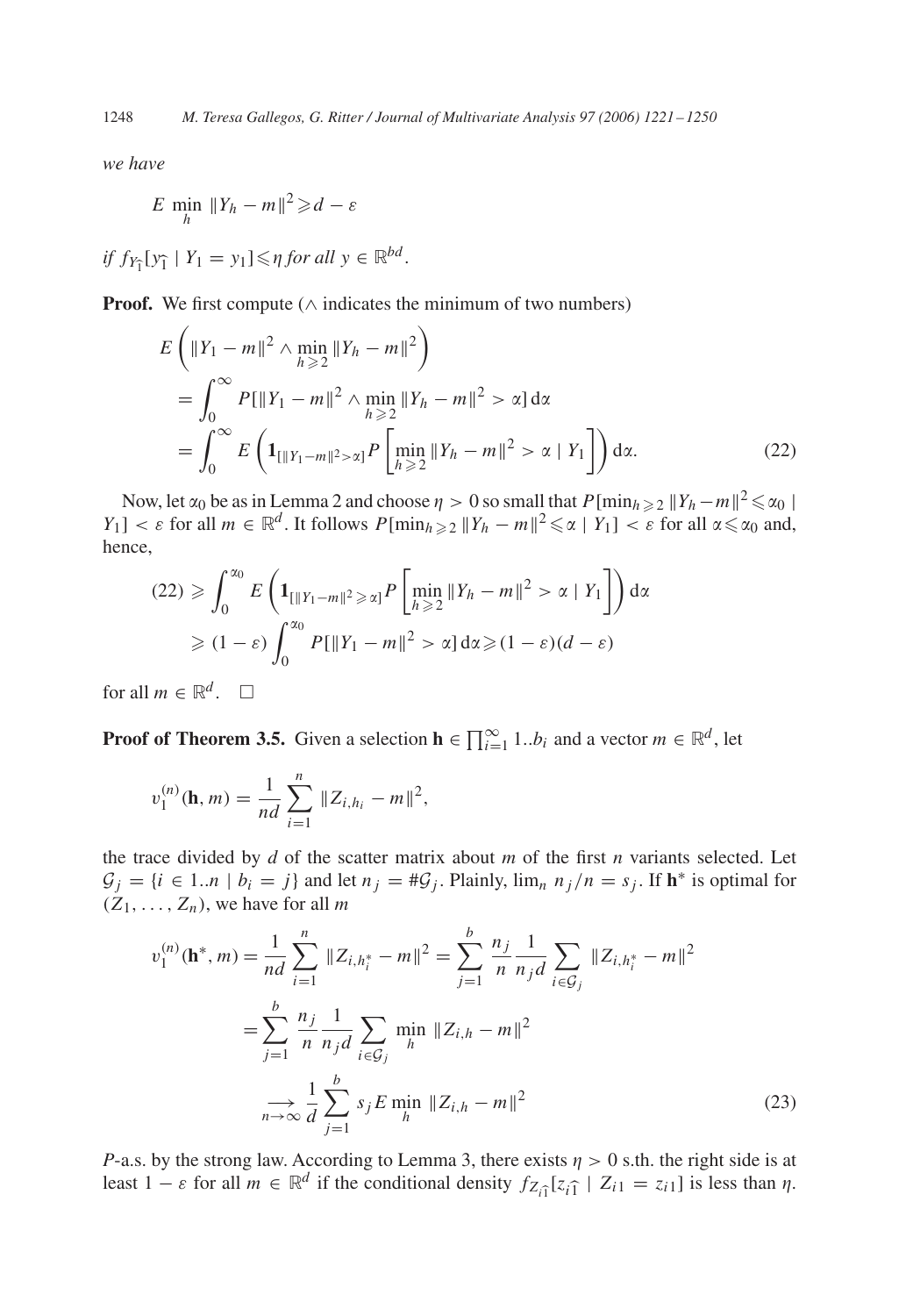<span id="page-28-0"></span>Since  $v_1^{(n)}(\mathbf{H}^*(n)) = \min_m v_1^{(n)}(\mathbf{h}, m)$ , we have shown the lower estimate in the claim on the variance. The upper estimate follows from  $\limsup_n v_1(\mathbf{H}^*(n)) \leq \lim_n v_1(\mathbf{1}_n) = 1$ .

The claim on the mean value follows from the result just proved and Steiner's formula. Indeed, from [\(23\)](#page-26-0) applied with  $m = 0$ , we first infer

$$
d\,v_1^{(n)}(\mathbf{h}^*,0) \underset{n\to\infty}{\longrightarrow} \sum_{j=1}^b s_j E \min_h \|Z_{i,h}\|^2 \leq E \|Z_{i,1}\|^2 = d
$$

and conclude

$$
||m_1(\mathbf{H}^*(n))||^2 = \frac{1}{n} \sum_{i=1}^n ||Z_{i,h_i^*}||^2 - \frac{1}{n} \sum_{i=1}^n ||Z_{i,h_i^*} - m_1(\mathbf{H}^*(n))||^2
$$
  
=  $dv_1^{(n)}(\mathbf{h}^*, 0) - dv_1(\mathbf{H}^*(n)) \le d + \varepsilon - (d - \varepsilon) = 2\varepsilon$ 

if *n* is large enough.  $\Box$ 

#### **References**

- [1] T.L. Bailey, C. Elkan, Fitting a mixture model by expectation maximization to discover motifs in biopolymers, in: R. Altman, D. Brutlag, P. Karp, R. Lathrop, D. Searls (Eds.), Proceedings of the Second International Conference on Intelligent Systems for Molecular Biology, AAAI Press, Menlo Park, CA, 1994, pp. 28–36.
- [2] O. Barndorff-Nielsen, Information and Exponential Families in Statistical Theory, Wiley, Chichester, New York, Brisbane, Toronto, 1979.
- [3] R.G. Casey, E. Lecolinet, A survey of methods and strategies in character segmentation, IEEE Trans. Pattern Anal. Mach. Intell. 18 (1996) 690–706.
- [4] M.T. Gallegos, G. Ritter, A robust method for cluster analysis, Ann. Statist. 33 (2005) 347–380.
- [5] U. Gather, B.K. Kale, Maximum likelihood estimation in the presence of outliers, Comm. Statist.—Theory Methods 17 (1988) 3767–3784.
- [6] S. Geman, D. Geman, Stochastic relaxation, Gibbs distributions and the Bayesian restoration of images, IEEE Trans. Pattern Anal. Mach. Intell. 12 (1984) 609–628.
- [7] A.J.F. Griffiths, J.H. Miller, D.T. Suzuki, R.C. Lewontin, W.M. Gelbart, An Introduction to Genetic Analysis, Freeman and Company, New York, 1993.
- [8] D. Gusfield, Algorithms on Strings, Trees, and Sequences; Computer Science and Computational Biology, Cambridge University Press, Cambridge, 1997.
- [9] A. Krogh, M. Brown, I.S. Mian, K. Sjölander, D. Haussler, Hidden Markov models in computational biology, applications to protein modeling, J. Mol. Biol. (235) (1994) 1501–1531.
- [10] M. Kuramochi, G. Karypis, Frequent subgraph discovery, in: Proceedings of the 2001 IEEE International Conference on Data Mining, IEEE Computer Society, Washington, DC, 2001, pp. 313–320.
- [11] C.E. Lawrence, S.F. Altschul, M.S. Boguski, J.S. Liu, A.F. Neuwald, J.C. Wootton, Detecting subtle sequence signals: a Gibbs sampling strategy for multiple alignment, Science 262 (1993) 208–214.
- [12] C.E. Lawrence, A.A. Reilly, A expectation maximization (EM) algorithm for the identification and characterization of common sites in unaligned biopolymer sequences, PROTEINS: Structure, Function, Genetics 7 (1990) 41–51.
- [13] J.S. Liu, The collapsed Gibbs sampler in Bayesian computations with applications to a gene regulation problem, JASA 89 (1994) 958–966.
- [14] J.S. Liu, M. Gupta, X. Liu, L. Mayerhofer, C.E. Lawrence, Statistical models for biological sequence motif discovery, Case Studies in Bayesian Statistics VI, Lecture Notes in Statistics, vol. 167, Springer, New York, 2002, pp. 3–32, with a discussion by Michael A. Newton and rejoinder.
- [15] J.S. Liu, C.E. Lawrence, Bayesian inference on biopolymer models, Bioinformatics 15 (1999) 38–52.